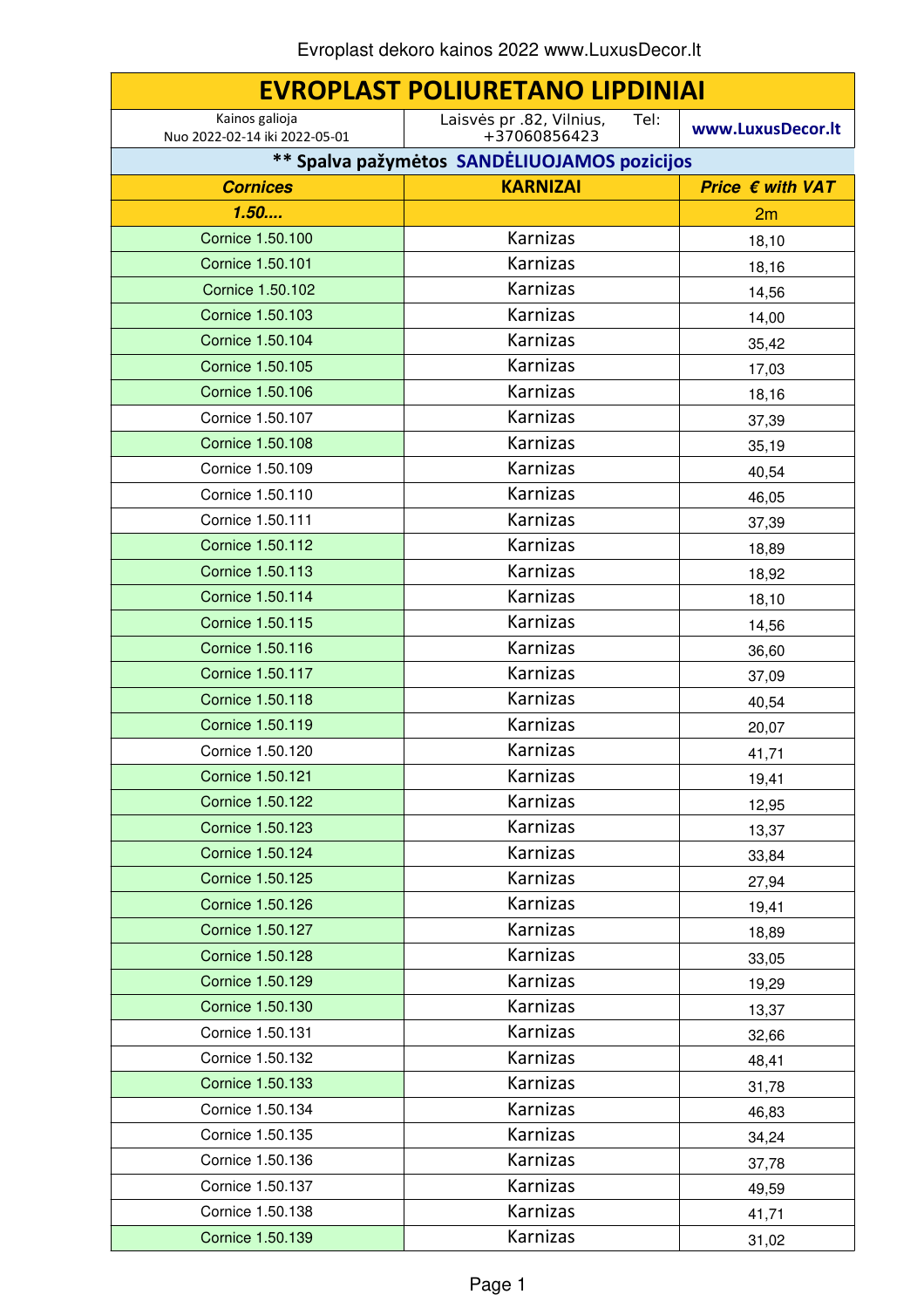| Cornice 1.50.140        | Karnizas        | 18,50 |
|-------------------------|-----------------|-------|
| <b>Cornice 1.50.141</b> | Karnizas        | 18,50 |
| Cornice 1.50.142        | Karnizas        | 41,71 |
| Cornice 1.50.143        | Karnizas        | 17,79 |
| Cornice 1.50.144        | Karnizas        | 20,07 |
| Cornice 1.50.145        | Karnizas        | 52,73 |
| Cornice 1.50.147        | <b>Karnizas</b> | 41,03 |
| <b>Cornice 1.50.148</b> | Karnizas        | 35,42 |
| Cornice 1.50.150        | Karnizas        | 13,77 |
| Cornice 1.50.151        | Karnizas        | 53,52 |
| Cornice 1.50.152        | Karnizas        | 53,52 |
| Cornice 1.50.153        | Karnizas        | 53,52 |
| Cornice 1.50.154        | Karnizas        | 12,59 |
| Cornice 1.50.155        | Karnizas        | 12,59 |
| Cornice 1.50.156        | Karnizas        | 13,77 |
| <b>Cornice 1.50.157</b> | Karnizas        | 12,98 |
| Cornice 1.50.158        | Karnizas        | 12,98 |
| Cornice 1.50.159        | Karnizas        | 13,37 |
| Cornice 1.50.160        | Karnizas        | 17,71 |
| <b>Cornice 1.50.161</b> | Karnizas        | 20,47 |
| Cornice 1.50.162        | Karnizas        | 18,50 |
| <b>Cornice 1.50.163</b> | Karnizas        | 35,02 |
| Cornice 1.50.164        | Karnizas        | 38,57 |
| Cornice 1.50.165        | Karnizas        | 18,33 |
| Cornice 1.50.166        | Karnizas        | 36,99 |
| Cornice 1.50.167        | Karnizas        | 36,66 |
| <b>Cornice 1.50.168</b> | Karnizas        | 36,66 |
| Cornice 1.50.169        | Karnizas        | 35,42 |
| Cornice 1.50.170        | Karnizas        | 20,07 |
| Cornice 1.50.171        | Karnizas        | 13,37 |
| <b>Cornice 1.50.172</b> | Karnizas        | 13,77 |
| Cornice 1.50.173        | Karnizas        | 13,77 |
| Cornice 1.50.174        | Karnizas        | 13,98 |
| Cornice 1.50.175        | Karnizas        | 37,39 |
| Cornice 1.50.176        | Karnizas        | 34,24 |
| Cornice 1.50.177        | Karnizas        | 20,47 |
| Cornice 1.50.179        | Karnizas        | 19,29 |
| Cornice 1.50.180        | Karnizas        | 33,30 |
| Cornice 1.50.181        | Karnizas        | 19,68 |
| Cornice 1.50.182        | Karnizas        | 19,29 |
| Cornice 1.50.183        | Karnizas        | 20,85 |
| Cornice 1.50.184        | Karnizas        | 20,85 |
| Cornice 1.50.185        | Karnizas        | 36,60 |
| Cornice 1.50.186        | Karnizas        | 20,85 |
| Cornice 1.50.187        | Karnizas        | 18,50 |
| Cornice 1.50.188        | Karnizas        | 18,50 |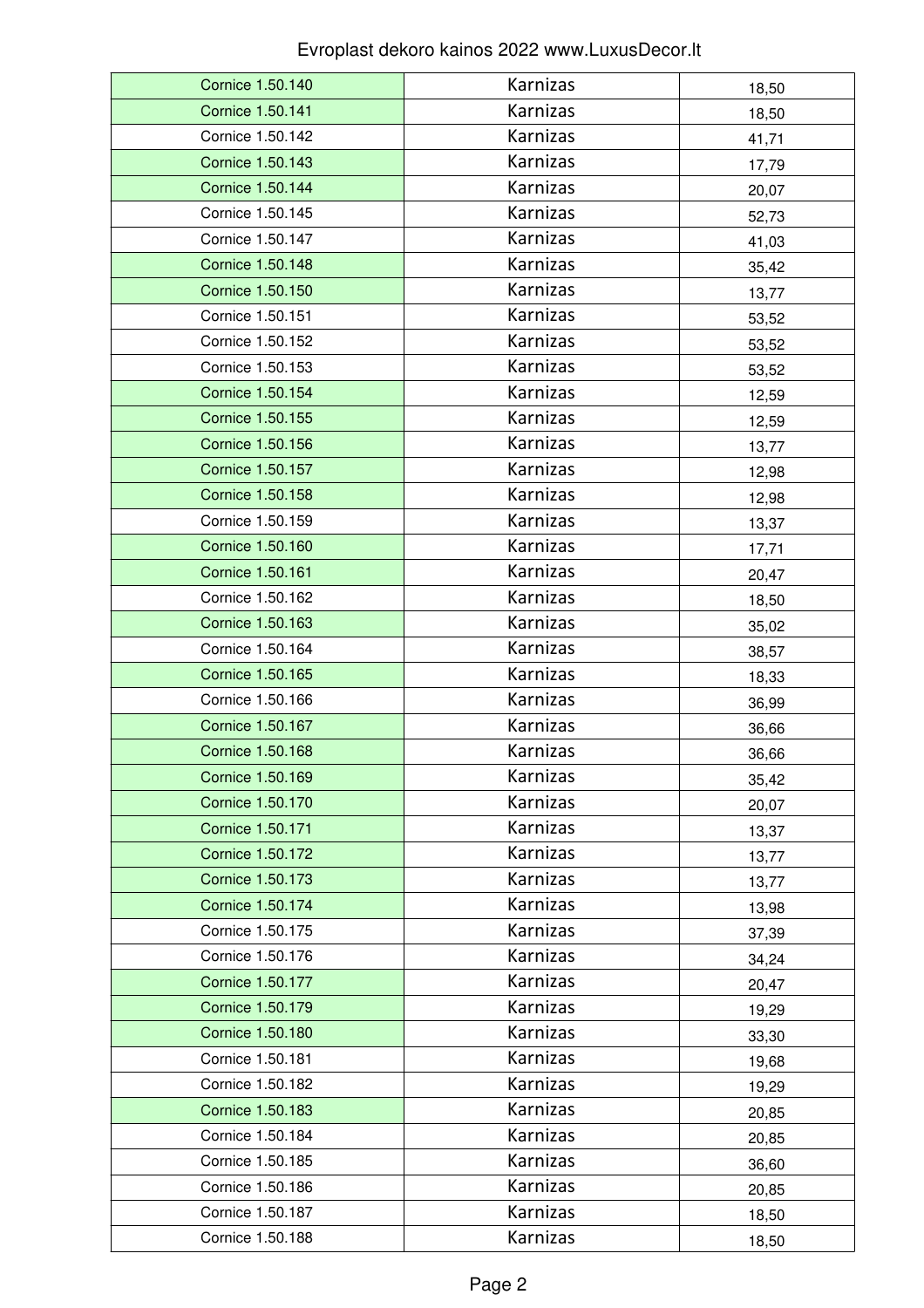| Cornice 1.50.189       | Karnizas        | 20,47 |
|------------------------|-----------------|-------|
| Cornice 1.50.190       | Karnizas        | 14,16 |
| Cornice 1.50.191       | Karnizas        | 13,77 |
| Cornice 1.50.192       | Karnizas        | 18,89 |
| Cornice 1.50.193       | Karnizas        | 33,45 |
| Cornice 1.50.194       | Karnizas        | 18,10 |
| Cornice 1.50.195       | <b>Karnizas</b> | 19,68 |
| Cornice 1.50.196       | Karnizas        | 18,89 |
| Cornice 1.50.197       | Karnizas        | 20,85 |
| Cornice 1.50.198       | Karnizas        | 33,45 |
| Cornice 1.50.199       | Karnizas        | 20,47 |
| Cornice 1.50.200       | Karnizas        | 18,50 |
| Cornice 1.50.201       | Karnizas        | 46,05 |
| Cornice 1.50.202       | Karnizas        | 33,45 |
| Cornice 1.50.203       | Karnizas        | 37,39 |
| Cornice 1.50.204       | Karnizas        | 18,50 |
| Cornice 1.50.205       | Karnizas        | 20,47 |
| Cornice 1.50.206       | Karnizas        | 14,18 |
| Cornice 1.50.207       | Karnizas        | 20,07 |
| Cornice 1.50.208       | Karnizas        | 20,47 |
| Cornice 1.50.209       | Karnizas        | 41,62 |
| Cornice 1.50.210       | Karnizas        | 45,26 |
| Cornice 1.50.215       | Karnizas        | 14,57 |
| Cornice 1.50.216       | Karnizas        | 18,50 |
| Cornice 1.50.220       | Karnizas        | 40,15 |
| Cornice 1.50.221       | Karnizas        | 46,83 |
| Cornice 1.50.222       | Karnizas        | 51,56 |
| ex214 Cornice 1.50.225 | Karnizas        | 17,31 |
| ex213 Cornice 1.50.226 | Karnizas        | 18,89 |
| Cornice 6.50.248       | Karnizas        | 18,90 |
| Cornice 1.50.249       | Karnizas        | 20,07 |
| Cornice 1.50.250       | Karnizas        | 34,24 |
| Cornice 1.50.251       | Karnizas        | 13,37 |
| Cornice 1.50.252       | Karnizas        | 38,68 |
| Cornice 1.50.253       | Karnizas        | 19,68 |
| Cornice 1.50.254       | Karnizas        | 28,38 |
| Cornice 1.50.255       | Karnizas        | 33,05 |
| Cornice 1.50.256       | Karnizas        | 38,18 |
| Cornice 1.50.257       | Karnizas        | 13,77 |
| Cornice 1.50.258       | Karnizas        | 12,59 |
| Cornice 1.50.259       | Karnizas        | 18,10 |
| Cornice 1.50.260       | Karnizas        | 46,05 |
| Cornice 1.50.261       | Karnizas        | 32,92 |
| Cornice 1.50.262       | Karnizas        | 38,57 |
| Cornice 1.50.264       | Karnizas        | 47,23 |
| Cornice 1.50.265       | Karnizas        | 20,47 |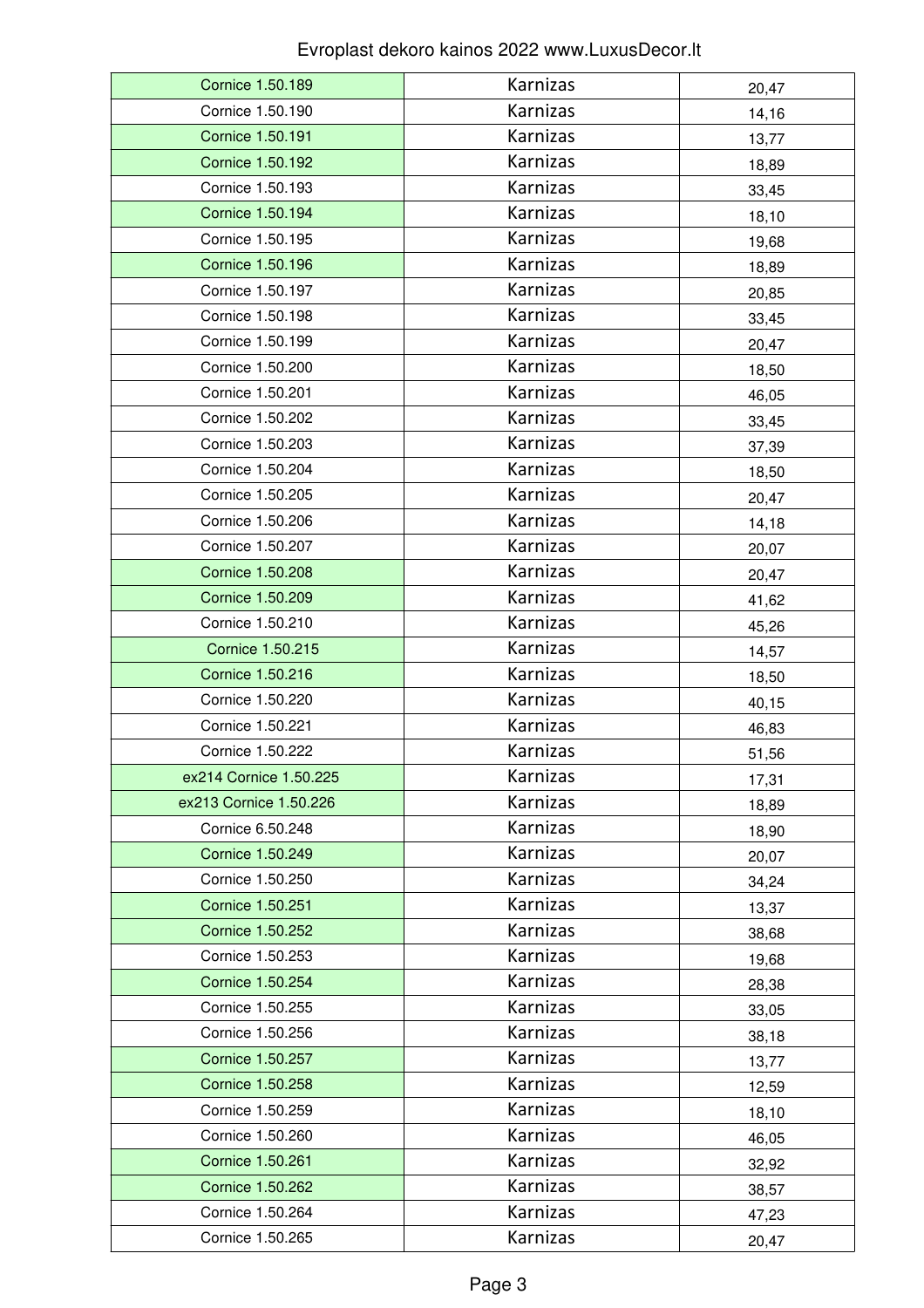| Cornice 1.50.266                 | Karnizas                 | 18,50              |
|----------------------------------|--------------------------|--------------------|
| Cornice 1.50.268                 | Karnizas                 | 39,75              |
| Cornice 1.50.270                 | Karnizas                 | 44,86              |
| Cornice 1.50.271                 | Karnizas                 | 57,46              |
| Cornice 1.50.272                 | Karnizas                 | 14,18              |
| Cornice 1.50.273                 | Karnizas                 | 66,51              |
| Cornice 1.50.274                 | Karnizas                 | 20,47              |
| Cornice 1.50.275                 | Karnizas                 | 36,99              |
| Cornice 1.50.276                 | Karnizas                 | 20,07              |
| Cornice 1.50.277                 | Karnizas                 | 39,75              |
| Cornice 1.50.278                 | Karnizas                 | 20,85              |
| Cornice 1.50.279                 | Karnizas                 | 38,57              |
| Cornice 1.50.280                 | Karnizas                 | 51,56              |
| Cornice 1.50.281                 | Karnizas                 | 52,34              |
| Cornice 1.50.282                 | Karnizas                 | 18,10              |
| Cornice 1.50.283                 | Karnizas                 | 18,10              |
| Cornice 1.50.284                 | Karnizas                 | 18,50              |
| Cornice 1.50.285                 | Karnizas                 | 40,15              |
| Cornice 1.50.286                 | Karnizas                 | 20,07              |
| Cornice 1.50.288                 | Karnizas                 | 18,10              |
| Cornice 1.50.289                 | Karnizas                 | 17,71              |
| Cornice 1.50.290                 | Karnizas                 | 18,50              |
| Cornice 1.50.292                 | Karnizas                 | 13,39              |
| Cornice 1.50.293                 | Karnizas                 | 20,86              |
| Cornice 1.50.294                 | Karnizas                 | 14,18              |
| Cornice 1.50.295                 | Karnizas                 | 13,39              |
| Cornice 1.50.297                 | Karnizas                 | 12,98              |
| Cornice 1.50.299                 | Karnizas                 | 13,77              |
| Cornice 1.50.621                 | Karnizas                 | 30,31              |
| Cornice 1.50.622                 | Karnizas                 | 40,94              |
| <b>Flexible Cornice (FLEX)</b>   | <b>KARNIZAI lankstūs</b> | VNT kaina € su PVM |
| <b>1.50FLEX</b>                  |                          | 2m                 |
| Flexible Cornice (FLEX) 1.50.100 | <b>Karnizas LANKSTUS</b> | 36,21              |
| Flexible Cornice (FLEX) 1.50.101 | <b>Karnizas LANKSTUS</b> | 36,33              |
| Flexible Cornice (FLEX) 1.50.102 | <b>Karnizas LANKSTUS</b> | 29,11              |
| Flexible Cornice (FLEX) 1.50.103 | <b>Karnizas LANKSTUS</b> | 28,47              |
| Flexible Cornice (FLEX) 1.50.104 | <b>Karnizas LANKSTUS</b> | 70,83              |
| Flexible Cornice (FLEX) 1.50.105 | <b>Karnizas LANKSTUS</b> | 34,06              |
| Flexible Cornice (FLEX) 1.50.106 | <b>Karnizas LANKSTUS</b> | 36,33              |
| Flexible Cornice (FLEX) 1.50.107 | <b>Karnizas LANKSTUS</b> | 74,78              |
| Flexible Cornice (FLEX) 1.50.108 | <b>Karnizas LANKSTUS</b> | 70,38              |
| Flexible Cornice (FLEX) 1.50.109 | <b>Karnizas LANKSTUS</b> | 81,08              |
| Flexible Cornice (FLEX) 1.50.110 |                          |                    |
|                                  | <b>Karnizas LANKSTUS</b> | 92,09              |
| Flexible Cornice (FLEX) 1.50.111 | <b>Karnizas LANKSTUS</b> | 74,78              |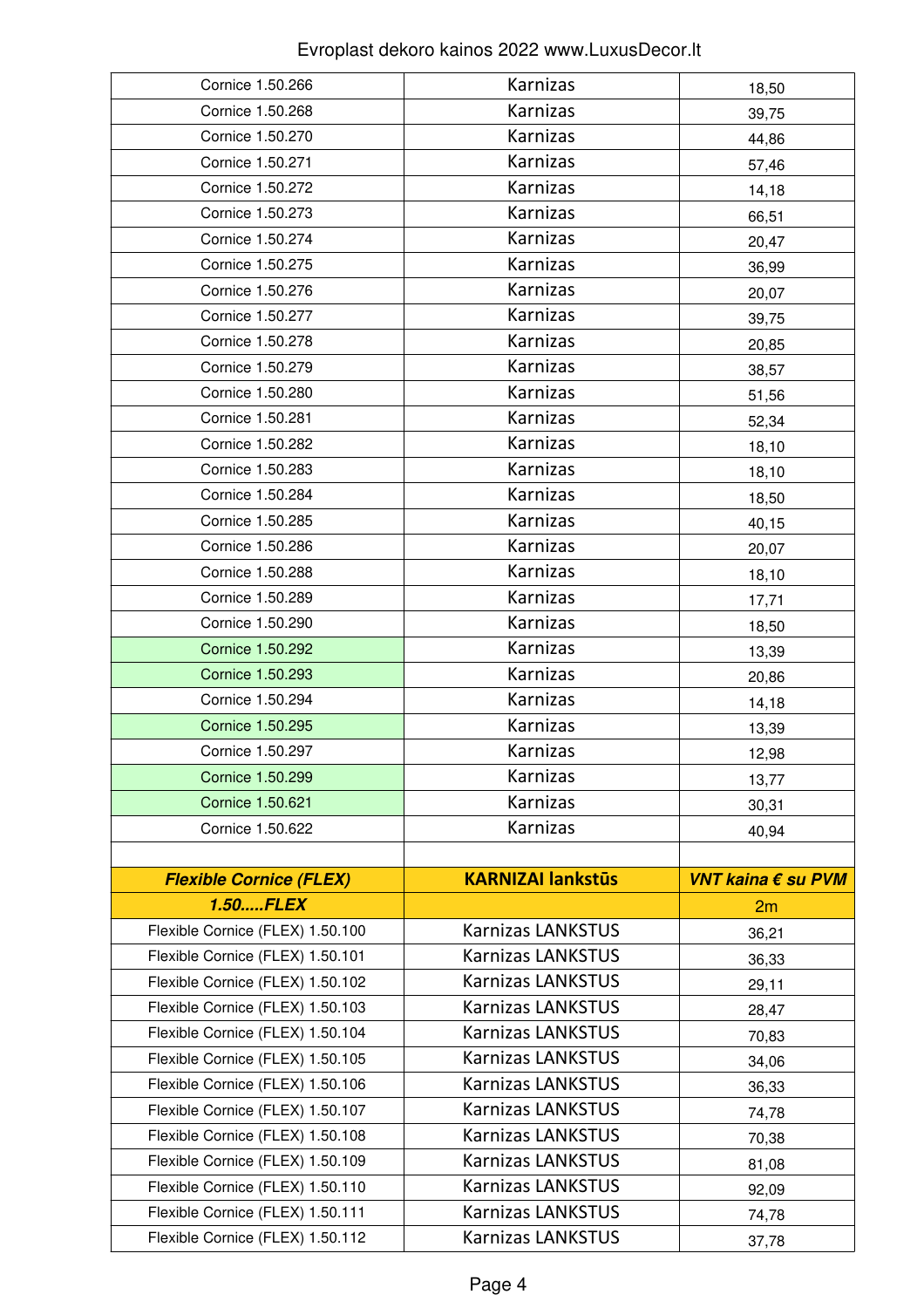| Flexible Cornice (FLEX) 1.50.113 | <b>Karnizas LANKSTUS</b> | 37,84  |
|----------------------------------|--------------------------|--------|
| Flexible Cornice (FLEX) 1.50.114 | <b>Karnizas LANKSTUS</b> | 36,21  |
| Flexible Cornice (FLEX) 1.50.115 | <b>Karnizas LANKSTUS</b> | 29,11  |
| Flexible Cornice (FLEX) 1.50.116 | <b>Karnizas LANKSTUS</b> | 73,20  |
| Flexible Cornice (FLEX) 1.50.117 | <b>Karnizas LANKSTUS</b> | 74,17  |
| Flexible Cornice (FLEX) 1.50.118 | <b>Karnizas LANKSTUS</b> | 81,08  |
| Flexible Cornice (FLEX) 1.50.119 | <b>Karnizas LANKSTUS</b> | 40,15  |
| Flexible Cornice (FLEX) 1.50.120 | <b>Karnizas LANKSTUS</b> | 83,42  |
| Flexible Cornice (FLEX) 1.50.121 | <b>Karnizas LANKSTUS</b> | 38,81  |
| Flexible Cornice (FLEX) 1.50.122 | <b>Karnizas LANKSTUS</b> | 25,98  |
| Flexible Cornice (FLEX) 1.50.123 | <b>Karnizas LANKSTUS</b> | 26,75  |
| Flexible Cornice (FLEX) 1.50.124 | <b>Karnizas LANKSTUS</b> | 67,68  |
| Flexible Cornice (FLEX) 1.50.125 | <b>Karnizas LANKSTUS</b> | 55,89  |
| Flexible Cornice (FLEX) 1.50.126 | <b>Karnizas LANKSTUS</b> | 38,81  |
| Flexible Cornice (FLEX) 1.50.127 | <b>Karnizas LANKSTUS</b> | 37,78  |
| Flexible Cornice (FLEX) 1.50.128 | <b>Karnizas LANKSTUS</b> | 66,11  |
| Flexible Cornice (FLEX) 1.50.129 | <b>Karnizas LANKSTUS</b> | 38,57  |
| Flexible Cornice (FLEX) 1.50.130 | <b>Karnizas LANKSTUS</b> | 26,75  |
| Flexible Cornice (FLEX) 1.50.131 | <b>Karnizas LANKSTUS</b> | 65,32  |
| Flexible Cornice (FLEX) 1.50.132 | <b>Karnizas LANKSTUS</b> | 96,82  |
| Flexible Cornice (FLEX) 1.50.133 | <b>Karnizas LANKSTUS</b> | 63,56  |
| Flexible Cornice (FLEX) 1.50.134 | <b>Karnizas LANKSTUS</b> | 93,67  |
| Flexible Cornice (FLEX) 1.50.135 | <b>Karnizas LANKSTUS</b> | 68,47  |
| Flexible Cornice (FLEX) 1.50.136 | <b>Karnizas LANKSTUS</b> | 75,56  |
| Flexible Cornice (FLEX) 1.50.137 | <b>Karnizas LANKSTUS</b> | 99,19  |
| Flexible Cornice (FLEX) 1.50.138 | <b>Karnizas LANKSTUS</b> | 83,42  |
| Flexible Cornice (FLEX) 1.50.139 | <b>Karnizas LANKSTUS</b> | 62,05  |
| Flexible Cornice (FLEX) 1.50.140 | <b>Karnizas LANKSTUS</b> | 36,99  |
| Flexible Cornice (FLEX) 1.50.141 | <b>Karnizas LANKSTUS</b> | 36,99  |
| Flexible Cornice (FLEX) 1.50.142 | <b>Karnizas LANKSTUS</b> | 83,42  |
| Flexible Cornice (FLEX) 1.50.143 | <b>Karnizas LANKSTUS</b> | 35,57  |
| Flexible Cornice (FLEX) 1.50.144 | <b>Karnizas LANKSTUS</b> | 40,15  |
| Flexible Cornice (FLEX) 1.50.145 | <b>Karnizas LANKSTUS</b> | 105,46 |
| Flexible Cornice (FLEX) 1.50.147 | <b>Karnizas LANKSTUS</b> | 82,07  |
| Flexible Cornice (FLEX) 1.50.148 | <b>Karnizas LANKSTUS</b> | 70,83  |
| Flexible Cornice (FLEX) 1.50.150 | <b>Karnizas LANKSTUS</b> | 27,53  |
| Flexible Cornice (FLEX) 1.50.151 | <b>Karnizas LANKSTUS</b> | 107,04 |
| Flexible Cornice (FLEX) 1.50.152 | <b>Karnizas LANKSTUS</b> | 107,04 |
| Flexible Cornice (FLEX) 1.50.153 | <b>Karnizas LANKSTUS</b> |        |
| Flexible Cornice (FLEX) 1.50.154 | <b>Karnizas LANKSTUS</b> | 107,04 |
| Flexible Cornice (FLEX) 1.50.155 | <b>Karnizas LANKSTUS</b> | 25,17  |
| Flexible Cornice (FLEX) 1.50.156 | <b>Karnizas LANKSTUS</b> | 25,17  |
| Flexible Cornice (FLEX) 1.50.157 | <b>Karnizas LANKSTUS</b> | 27,53  |
| Flexible Cornice (FLEX) 1.50.158 | <b>Karnizas LANKSTUS</b> | 25,96  |
| Flexible Cornice (FLEX) 1.50.159 | <b>Karnizas LANKSTUS</b> | 25,96  |
|                                  | <b>Karnizas LANKSTUS</b> | 26,75  |
| Flexible Cornice (FLEX) 1.50.160 |                          | 35,42  |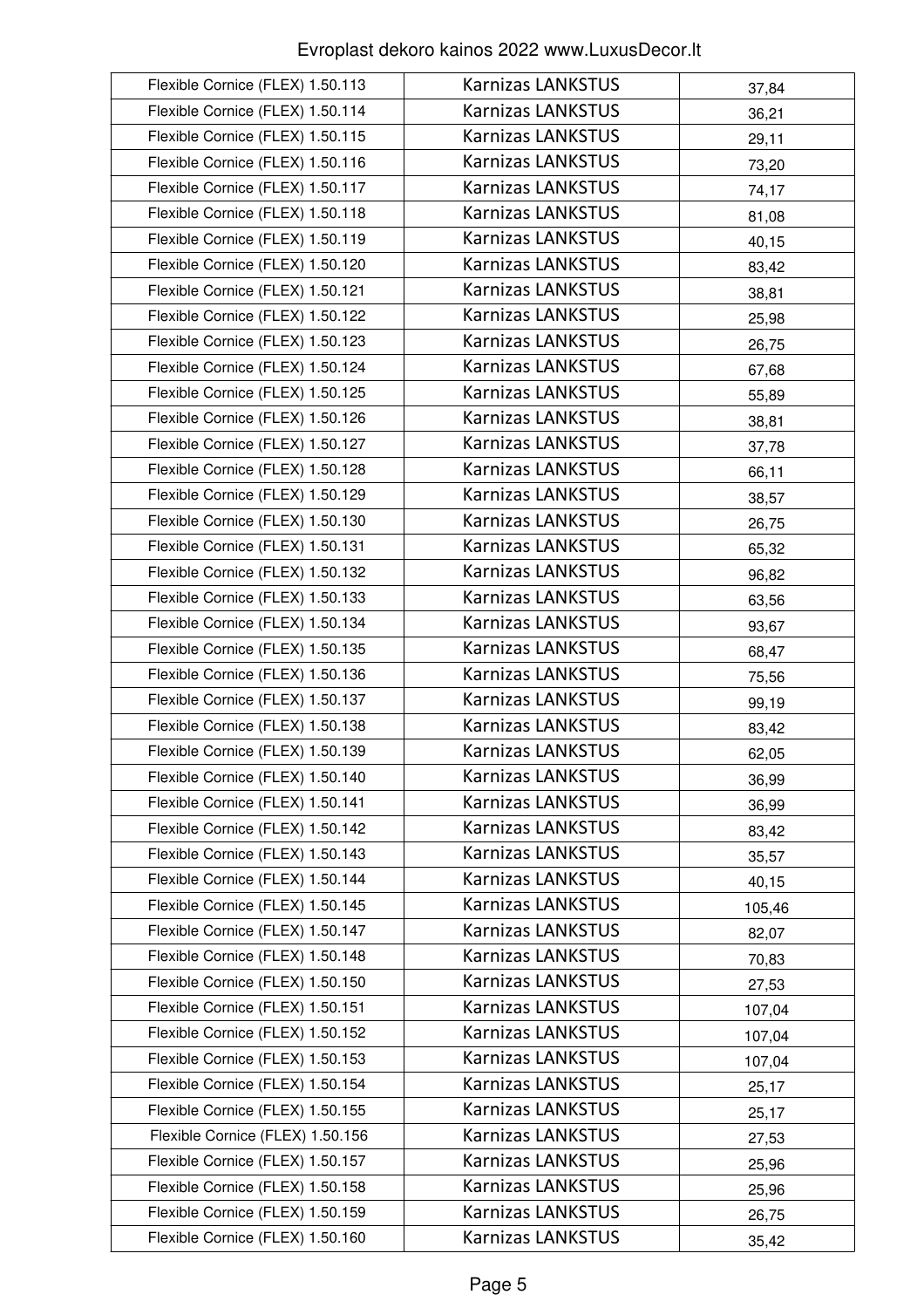| Flexible Cornice (FLEX) 1.50.161 | <b>Karnizas LANKSTUS</b> | 40,94 |
|----------------------------------|--------------------------|-------|
| Flexible Cornice (FLEX) 1.50.162 | <b>Karnizas LANKSTUS</b> | 36,99 |
| Flexible Cornice (FLEX) 1.50.163 | <b>Karnizas LANKSTUS</b> | 70,05 |
| Flexible Cornice (FLEX) 1.50.164 | <b>Karnizas LANKSTUS</b> | 77,14 |
| Flexible Cornice (FLEX) 1.50.165 | <b>Karnizas LANKSTUS</b> | 36,67 |
| Flexible Cornice (FLEX) 1.50.166 | <b>Karnizas LANKSTUS</b> | 73,99 |
| Flexible Cornice (FLEX) 1.50.168 | <b>Karnizas LANKSTUS</b> | 73,31 |
| Flexible Cornice (FLEX) 1.50.169 | <b>Karnizas LANKSTUS</b> | 70,83 |
| Flexible Cornice (FLEX) 1.50.170 | <b>Karnizas LANKSTUS</b> | 40,15 |
| Flexible Cornice (FLEX) 1.50.171 | <b>Karnizas LANKSTUS</b> | 26,75 |
| Flexible Cornice (FLEX) 1.50.172 | <b>Karnizas LANKSTUS</b> | 27,53 |
| Flexible Cornice (FLEX) 1.50.173 | <b>Karnizas LANKSTUS</b> | 27,53 |
| Flexible Cornice (FLEX) 1.50.174 | <b>Karnizas LANKSTUS</b> | 27,97 |
| Flexible Cornice (FLEX) 1.50.175 | <b>Karnizas LANKSTUS</b> | 74,78 |
| Flexible Cornice (FLEX) 1.50.176 | <b>Karnizas LANKSTUS</b> | 68,47 |
| Flexible Cornice (FLEX) 1.50.177 | <b>Karnizas LANKSTUS</b> | 40,94 |
| Flexible Cornice (FLEX) 1.50.179 | <b>Karnizas LANKSTUS</b> | 38,57 |
| Flexible Cornice (FLEX) 1.50.180 | <b>Karnizas LANKSTUS</b> | 66,59 |
| Flexible Cornice (FLEX) 1.50.181 | <b>Karnizas LANKSTUS</b> | 39,36 |
| Flexible Cornice (FLEX) 1.50.182 | <b>Karnizas LANKSTUS</b> | 38,57 |
| Flexible Cornice (FLEX) 1.50.183 | <b>Karnizas LANKSTUS</b> | 41,70 |
| Flexible Cornice (FLEX) 1.50.184 | <b>Karnizas LANKSTUS</b> | 41,70 |
| Flexible Cornice (FLEX) 1.50.185 | <b>Karnizas LANKSTUS</b> | 73,20 |
| Flexible Cornice (FLEX) 1.50.186 | <b>Karnizas LANKSTUS</b> | 41,70 |
| Flexible Cornice (FLEX) 1.50.187 | <b>Karnizas LANKSTUS</b> | 36,99 |
| Flexible Cornice (FLEX) 1.50.188 | <b>Karnizas LANKSTUS</b> | 36,99 |
| Flexible Cornice (FLEX) 1.50.189 | <b>Karnizas LANKSTUS</b> | 40,94 |
| Flexible Cornice (FLEX) 1.50.190 | <b>Karnizas LANKSTUS</b> | 28,32 |
| Flexible Cornice (FLEX) 1.50.191 | <b>Karnizas LANKSTUS</b> | 27,53 |
| Flexible Cornice (FLEX) 1.50.192 | <b>Karnizas LANKSTUS</b> | 37,78 |
| Flexible Cornice (FLEX) 1.50.193 | <b>Karnizas LANKSTUS</b> | 66,89 |
| Flexible Cornice (FLEX) 1.50.194 | <b>Karnizas LANKSTUS</b> | 36,21 |
| Flexible Cornice (FLEX) 1.50.195 | <b>Karnizas LANKSTUS</b> | 39,36 |
| Flexible Cornice (FLEX) 1.50.196 | <b>Karnizas LANKSTUS</b> | 37,78 |
| Flexible Cornice (FLEX) 1.50.197 | <b>Karnizas LANKSTUS</b> | 41,70 |
| Flexible Cornice (FLEX) 1.50.198 | <b>Karnizas LANKSTUS</b> | 66,89 |
| Flexible Cornice (FLEX) 1.50.199 | <b>Karnizas LANKSTUS</b> | 40,94 |
| Flexible Cornice (FLEX) 1.50.200 | <b>Karnizas LANKSTUS</b> | 36,99 |
| Flexible Cornice (FLEX) 1.50.201 | <b>Karnizas LANKSTUS</b> | 92,09 |
| Flexible Cornice (FLEX) 1.50.202 | <b>Karnizas LANKSTUS</b> | 66,89 |
| Flexible Cornice (FLEX) 1.50.203 | <b>Karnizas LANKSTUS</b> | 74,78 |
| Flexible Cornice (FLEX) 1.50.204 | <b>Karnizas LANKSTUS</b> | 36,99 |
| Flexible Cornice (FLEX) 1.50.205 | <b>Karnizas LANKSTUS</b> | 40,94 |
| Flexible Cornice (FLEX) 1.50.206 | <b>Karnizas LANKSTUS</b> | 28,35 |
| Flexible Cornice (FLEX) 1.50.207 | <b>Karnizas LANKSTUS</b> | 40,15 |
| Flexible Cornice (FLEX) 1.50.208 | <b>Karnizas LANKSTUS</b> | 40,94 |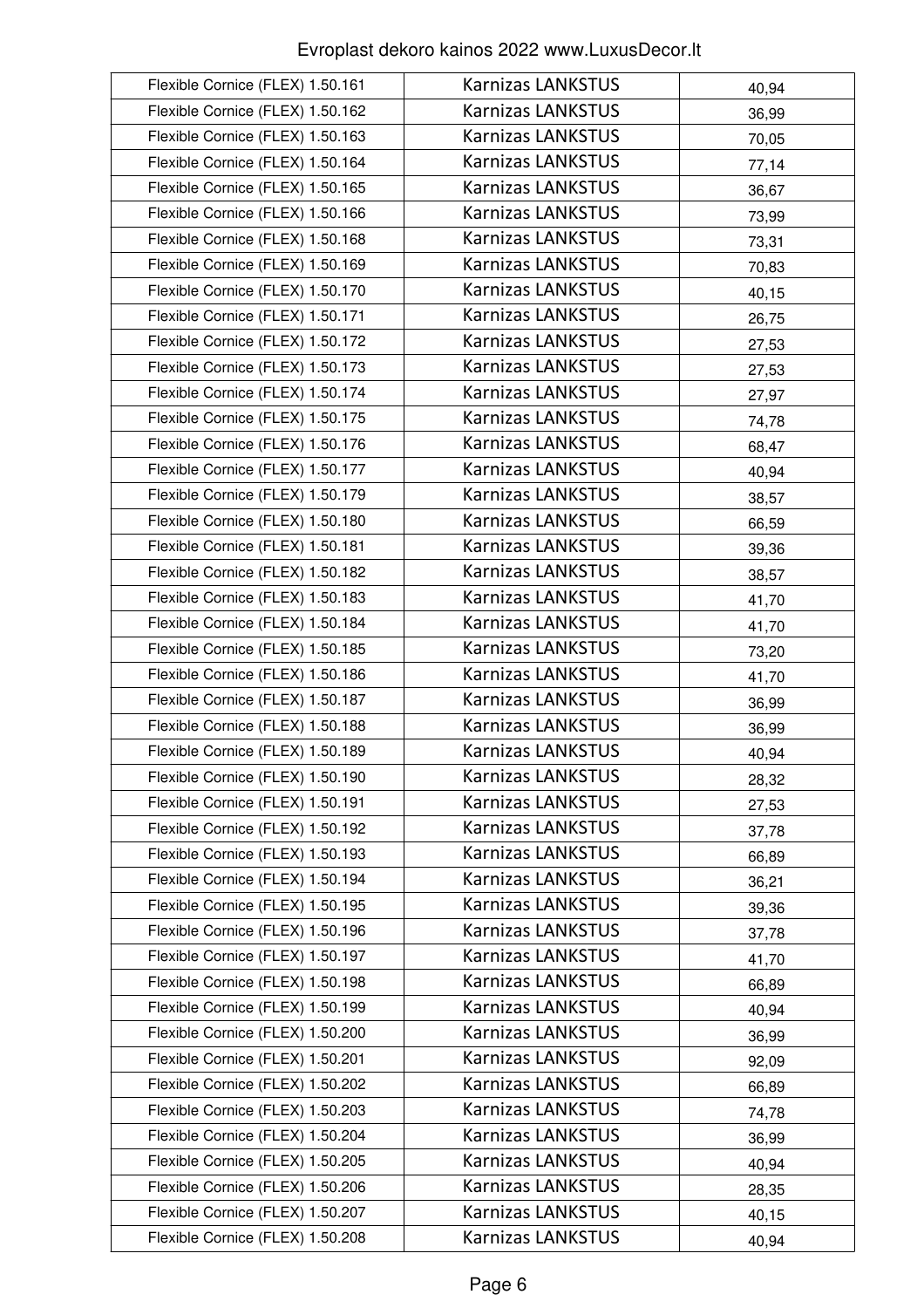| Flexible Cornice (FLEX) 1.50.209 | <b>Karnizas LANKSTUS</b> | 83,24  |
|----------------------------------|--------------------------|--------|
| Flexible Cornice (FLEX) 1.50.210 | <b>Karnizas LANKSTUS</b> | 90,51  |
| Flexible Cornice (FLEX) 1.50.215 | <b>Karnizas LANKSTUS</b> | 29,14  |
| Flexible Cornice (FLEX) 1.50.216 | <b>Karnizas LANKSTUS</b> | 36,99  |
| Flexible Cornice (FLEX) 1.50.220 | <b>Karnizas LANKSTUS</b> | 80,29  |
| Flexible Cornice (FLEX) 1.50.221 | <b>Karnizas LANKSTUS</b> | 93,67  |
| Flexible Cornice (FLEX) 1.50.222 | <b>Karnizas LANKSTUS</b> | 103,13 |
| Flexible Cornice (FLEX) 1.50.225 | <b>Karnizas LANKSTUS</b> | 34,63  |
| Flexible Cornice (FLEX) 1.50.226 | <b>Karnizas LANKSTUS</b> | 37,78  |
| Flexible Cornice (FLEX) 1.50.249 | <b>Karnizas LANKSTUS</b> | 40,15  |
| Flexible Cornice (FLEX) 1.50.250 | <b>Karnizas LANKSTUS</b> | 68,47  |
| Flexible Cornice (FLEX) 1.50.251 | <b>Karnizas LANKSTUS</b> | 26,75  |
| Flexible Cornice (FLEX) 1.50.252 | <b>Karnizas LANKSTUS</b> | 77,36  |
| Flexible Cornice (FLEX) 1.50.253 | <b>Karnizas LANKSTUS</b> | 39,36  |
| Flexible Cornice (FLEX) 1.50.254 | <b>Karnizas LANKSTUS</b> | 56,77  |
| Flexible Cornice (FLEX) 1.50.255 | <b>Karnizas LANKSTUS</b> | 66,11  |
| Flexible Cornice (FLEX) 1.50.256 | <b>Karnizas LANKSTUS</b> | 76,35  |
| Flexible Cornice (FLEX) 1.50.257 | <b>Karnizas LANKSTUS</b> | 27,53  |
| Flexible Cornice (FLEX) 1.50.258 | <b>Karnizas LANKSTUS</b> | 25,17  |
| Flexible Cornice (FLEX) 1.50.259 | <b>Karnizas LANKSTUS</b> | 36,21  |
| Flexible Cornice (FLEX) 1.50.260 | <b>Karnizas LANKSTUS</b> | 92,09  |
| Flexible Cornice (FLEX) 1.50.261 | <b>Karnizas LANKSTUS</b> | 65,84  |
| Flexible Cornice (FLEX) 1.50.262 | <b>Karnizas LANKSTUS</b> | 77,14  |
| Flexible Cornice (FLEX) 1.50.264 | <b>Karnizas LANKSTUS</b> | 94,46  |
| Flexible Cornice (FLEX) 1.50.265 | <b>Karnizas LANKSTUS</b> | 40,94  |
| Flexible Cornice (FLEX) 1.50.266 | <b>Karnizas LANKSTUS</b> | 36,99  |
| Flexible Cornice (FLEX) 1.50.268 | <b>Karnizas LANKSTUS</b> | 79,51  |
| Flexible Cornice (FLEX) 1.50.270 | <b>Karnizas LANKSTUS</b> | 89,73  |
| Flexible Cornice (FLEX) 1.50.271 | <b>Karnizas LANKSTUS</b> | 114,92 |
| Flexible Cornice (FLEX) 1.50.272 | <b>Karnizas LANKSTUS</b> | 28,35  |
| Flexible Cornice (FLEX) 1.50.273 | <b>Karnizas LANKSTUS</b> | 133,03 |
| Flexible Cornice (FLEX) 1.50.274 | <b>Karnizas LANKSTUS</b> | 40,94  |
| Flexible Cornice (FLEX) 1.50.275 | <b>Karnizas LANKSTUS</b> | 73,99  |
| Flexible Cornice (FLEX) 1.50.276 | <b>Karnizas LANKSTUS</b> | 40,15  |
| Flexible Cornice (FLEX) 1.50.277 | <b>Karnizas LANKSTUS</b> | 79,51  |
| Flexible Cornice (FLEX) 1.50.278 | <b>Karnizas LANKSTUS</b> | 41,70  |
| Flexible Cornice (FLEX) 1.50.279 | <b>Karnizas LANKSTUS</b> | 77,14  |
| Flexible Cornice (FLEX) 1.50.280 | <b>Karnizas LANKSTUS</b> | 103,13 |
| Flexible Cornice (FLEX) 1.50.281 | <b>Karnizas LANKSTUS</b> | 104,68 |
| Flexible Cornice (FLEX) 1.50.282 | <b>Karnizas LANKSTUS</b> | 36,21  |
| Flexible Cornice (FLEX) 1.50.283 | <b>Karnizas LANKSTUS</b> | 36,21  |
| Flexible Cornice (FLEX) 1.50.284 | <b>Karnizas LANKSTUS</b> | 36,99  |
| Flexible Cornice (FLEX) 1.50.285 | <b>Karnizas LANKSTUS</b> | 80,29  |
| Flexible Cornice (FLEX) 1.50.286 | <b>Karnizas LANKSTUS</b> | 40,15  |
| Flexible Cornice (FLEX) 1.50.288 | <b>Karnizas LANKSTUS</b> | 36,21  |
| Flexible Cornice (FLEX) 1.50.289 | Karnizas LANKSTUS        | 35,42  |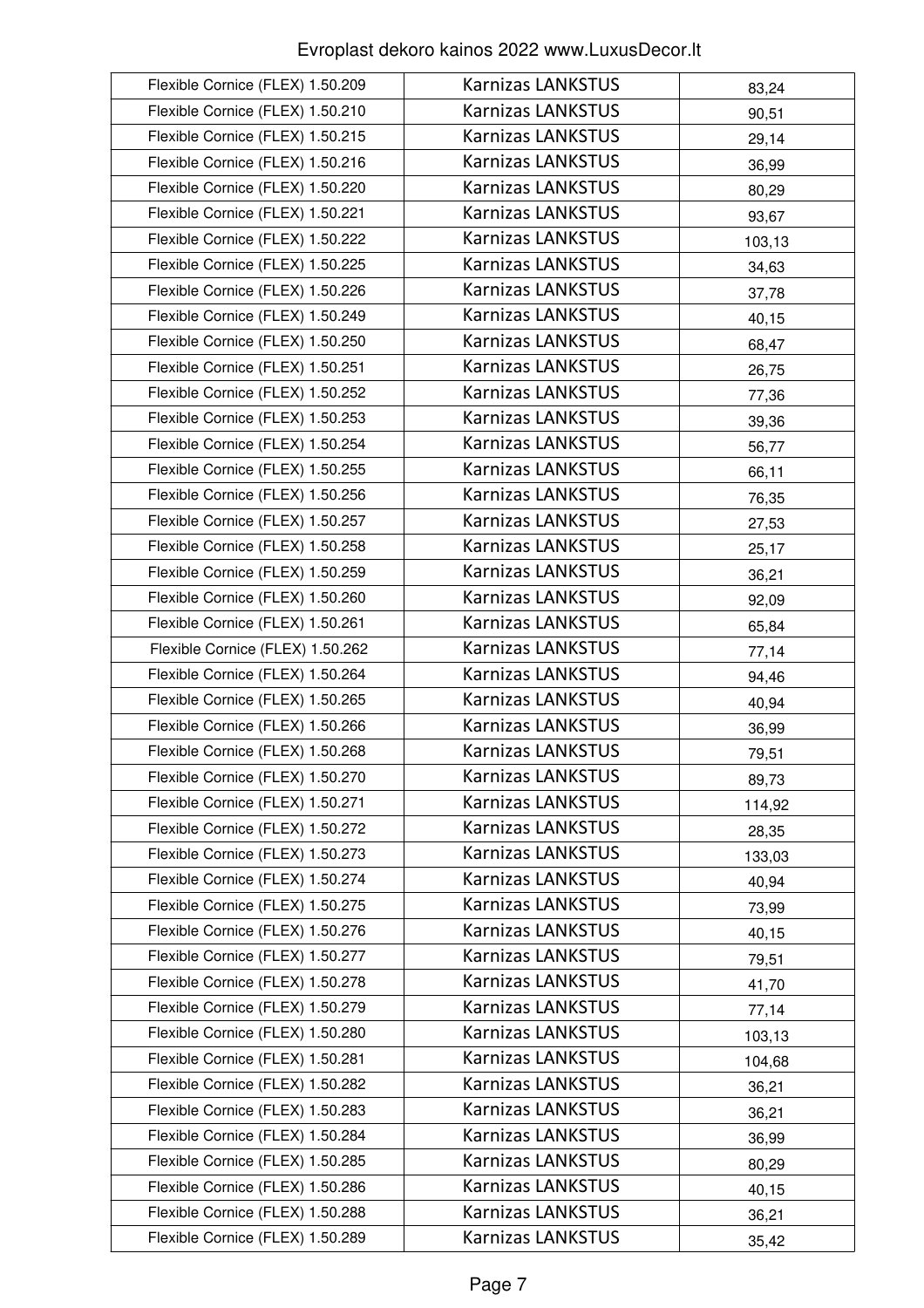| Flexible Cornice (FLEX) 1.50.290 | <b>Karnizas LANKSTUS</b> | 36,99              |
|----------------------------------|--------------------------|--------------------|
| Flexible Cornice (FLEX) 1.50.292 | <b>Karnizas LANKSTUS</b> | 26,77              |
| Flexible Cornice (FLEX) 1.50.293 | <b>Karnizas LANKSTUS</b> | 41,72              |
| Flexible Cornice (FLEX) 1.50.294 | <b>Karnizas LANKSTUS</b> | 28,35              |
| Flexible Cornice (FLEX) 1.50.295 | <b>Karnizas LANKSTUS</b> | 26,77              |
| Flexible Cornice (FLEX) 1.50.297 | <b>Karnizas LANKSTUS</b> | 25,96              |
| Flexible Cornice (FLEX) 1.50.299 | <b>Karnizas LANKSTUS</b> | 27,53              |
| Flexible Cornice (FLEX) 1.50.621 | <b>Karnizas LANKSTUS</b> | 60,61              |
| Flexible Cornice (FLEX) 1.50.622 | <b>Karnizas LANKSTUS</b> | 81,87              |
|                                  |                          |                    |
| <b>Mouldings</b>                 | <b>JUOSTOS</b>           | VNT kaina € su PVM |
| 1.51                             |                          | 2m                 |
| <b>Moulding 1.51.301</b>         | Juosta                   | 13,95              |
| Moulding 1.51.302                | Juosta                   | 15,89              |
| Moulding 1.51.303                | Juosta                   | 16,27              |
| Moulding 1.51.304                | Juosta                   | 15,51              |
| Moulding 1.51.305                | Juosta                   | 12,85              |
| Moulding 1.51.306                | Juosta                   | 13,24              |
| Moulding 1.51.307                | Juosta                   | 24,22              |
| <b>Moulding 1.51.308</b>         | Juosta                   | 13,95              |
| Moulding 1.51.309                | Juosta                   | 21,04              |
| Moulding 1.51.310                | Juosta                   | 24,22              |
| <b>Moulding 1.51.311</b>         | Juosta                   | 25,72              |
| <b>Moulding 1.51.312</b>         | Juosta                   | 14,81              |
| Moulding 1.51.313                | Juosta                   | 15,59              |
| Moulding 1.51.314                | Juosta                   | 15,59              |
| <b>Moulding 1.51.315</b>         | Juosta                   | 16,37              |
| <b>Moulding 1.51.316</b>         | Juosta                   | 14,81              |
| Moulding 1.51.317                | Juosta                   | 23,08              |
| Moulding 1.51.318                | Juosta                   | 16,76              |
| Moulding 1.51.319                | Juosta                   | 26,89              |
| Moulding 1.51.320                | Juosta                   | 25,72              |
| Moulding 1.51.321                | Juosta                   | 11,20              |
| Moulding 1.51.322                | Juosta                   | 11,75              |
| Moulding 1.51.323                | Juosta                   | 12,20              |
| Moulding 1.51.324                | Juosta                   | 12,07              |
| Moulding 1.51.325                | Juosta                   | 26,50              |
| Moulding 1.51.326                | Juosta                   | 15,59              |
| Moulding 1.51.327                | Juosta                   | 21,43              |
| Moulding 1.51.328                | Juosta                   | 15,59              |
| Moulding 1.51.329                | Juosta                   | 12,85              |
| Moulding 1.51.330                | Juosta                   | 16,37              |
| <b>Moulding 1.51.331</b>         | Juosta                   | 19,10              |
| Moulding 1.51.332                | Juosta                   | 19,88              |
| Moulding 1.51.334                | Juosta                   | 15,20              |
| Moulding 1.51.335                | Juosta                   | 16,37              |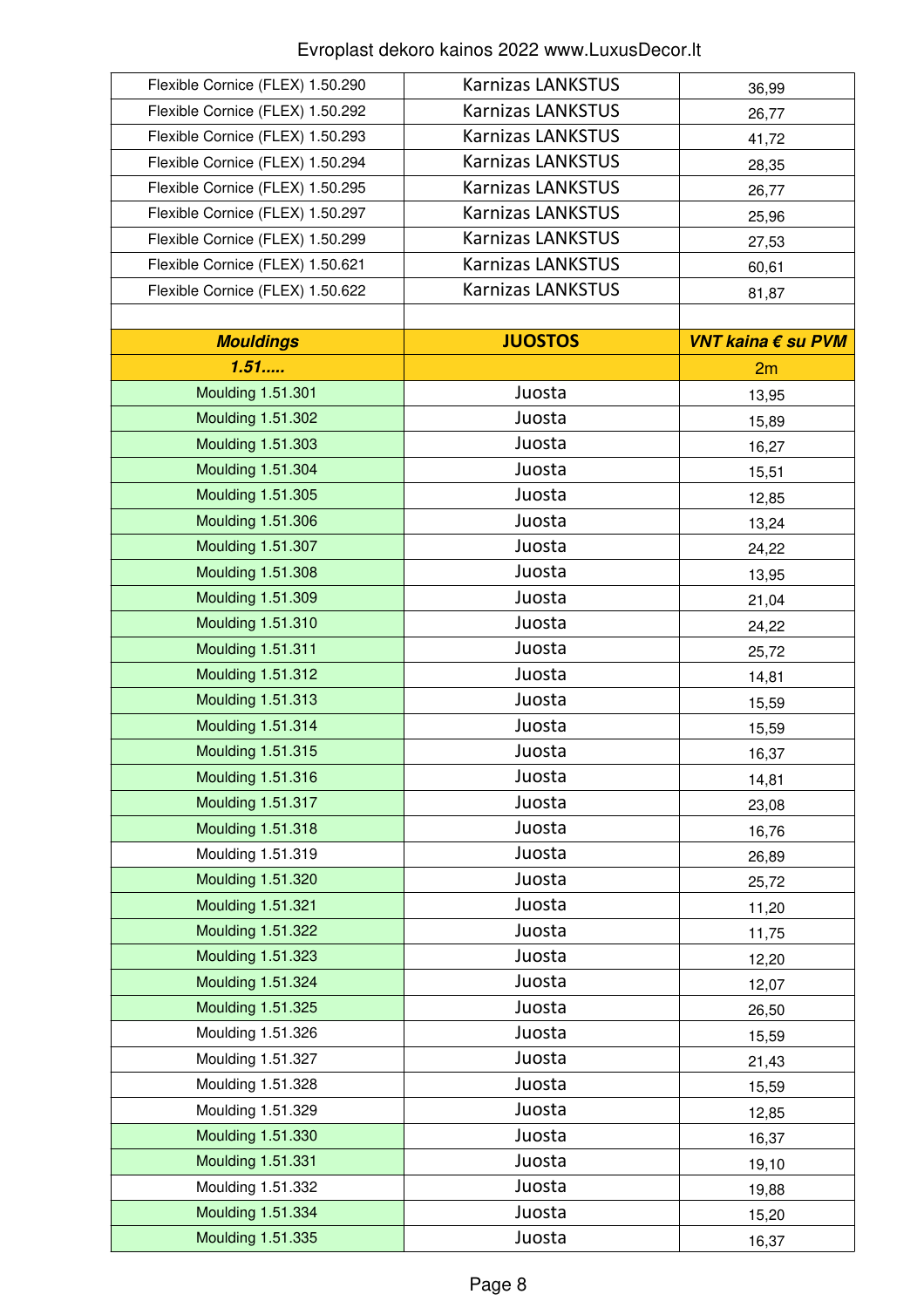| Moulding 1.51.336        | Juosta | 19,88 |
|--------------------------|--------|-------|
| Moulding 1.51.337        | Juosta | 23,39 |
| Moulding 1.51.338        | Juosta | 12,87 |
| Moulding 1.51.339        | Juosta | 20,27 |
| Moulding 1.51.340        | Juosta | 15,20 |
| Moulding 1.51.341        | Juosta | 21,43 |
| <b>Moulding 1.51.342</b> | Juosta | 21,43 |
| Moulding 1.51.343        | Juosta | 19,88 |
| Moulding 1.51.344        | Juosta | 21,43 |
| Moulding 1.51.345        | Juosta | 25,33 |
| Moulding 1.51.346        | Juosta | 13,24 |
| Moulding 1.51.347        | Juosta | 24,18 |
| Moulding 1.51.348        | Juosta | 15,59 |
| Moulding 1.51.349        | Juosta | 26,11 |
| Moulding 1.51.350        | Juosta | 26,89 |
| <b>Moulding 1.51.351</b> | Juosta | 15,98 |
| Moulding 1.51.352        | Juosta | 14,81 |
| Moulding 1.51.353        | Juosta | 12,07 |
| Moulding 1.51.354        | Juosta | 16,37 |
| Moulding 1.51.355        | Juosta | 24,59 |
| Moulding 1.51.356        | Juosta | 15,20 |
| Moulding 1.51.357        | Juosta | 15,20 |
| Moulding 1.51.358        | Juosta | 24,16 |
| Moulding 1.51.359        | Juosta | 15,20 |
| Moulding 1.51.360        | Juosta | 14,81 |
| Moulding 1.51.361        | Juosta | 16,37 |
| Moulding 1.51.362        | Juosta | 15,20 |
| Moulding 1.51.363        | Juosta | 22,99 |
| Moulding 1.51.364        | Juosta | 22,21 |
| Moulding 1.51.365        | Juosta | 18,71 |
| Moulding 1.51.366        | Juosta | 18,32 |
| Moulding 1.51.367        | Juosta | 24,55 |
| Moulding 1.51.368        | Juosta | 29,24 |
| Moulding 1.51.369        | Juosta | 20,66 |
| <b>Moulding 1.51.370</b> | Juosta | 16,76 |
| Moulding 1.51.371        | Juosta | 21,05 |
| <b>Moulding 1.51.372</b> | Juosta | 12,85 |
| Moulding 1.51.373        | Juosta | 24,55 |
| Moulding 1.51.374        | Juosta | 23,77 |
| <b>Moulding 1.51.375</b> | Juosta | 14,81 |
| Moulding 1.51.376        | Juosta | 22,99 |
| Moulding 1.51.377        | Juosta | 13,26 |
| <b>Moulding 1.51.378</b> | Juosta | 11,75 |
| Moulding 1.51.379        | Juosta | 12,50 |
| Moulding 1.51.380        | Juosta | 35,47 |
| Moulding 1.51.381        | Juosta | 38,98 |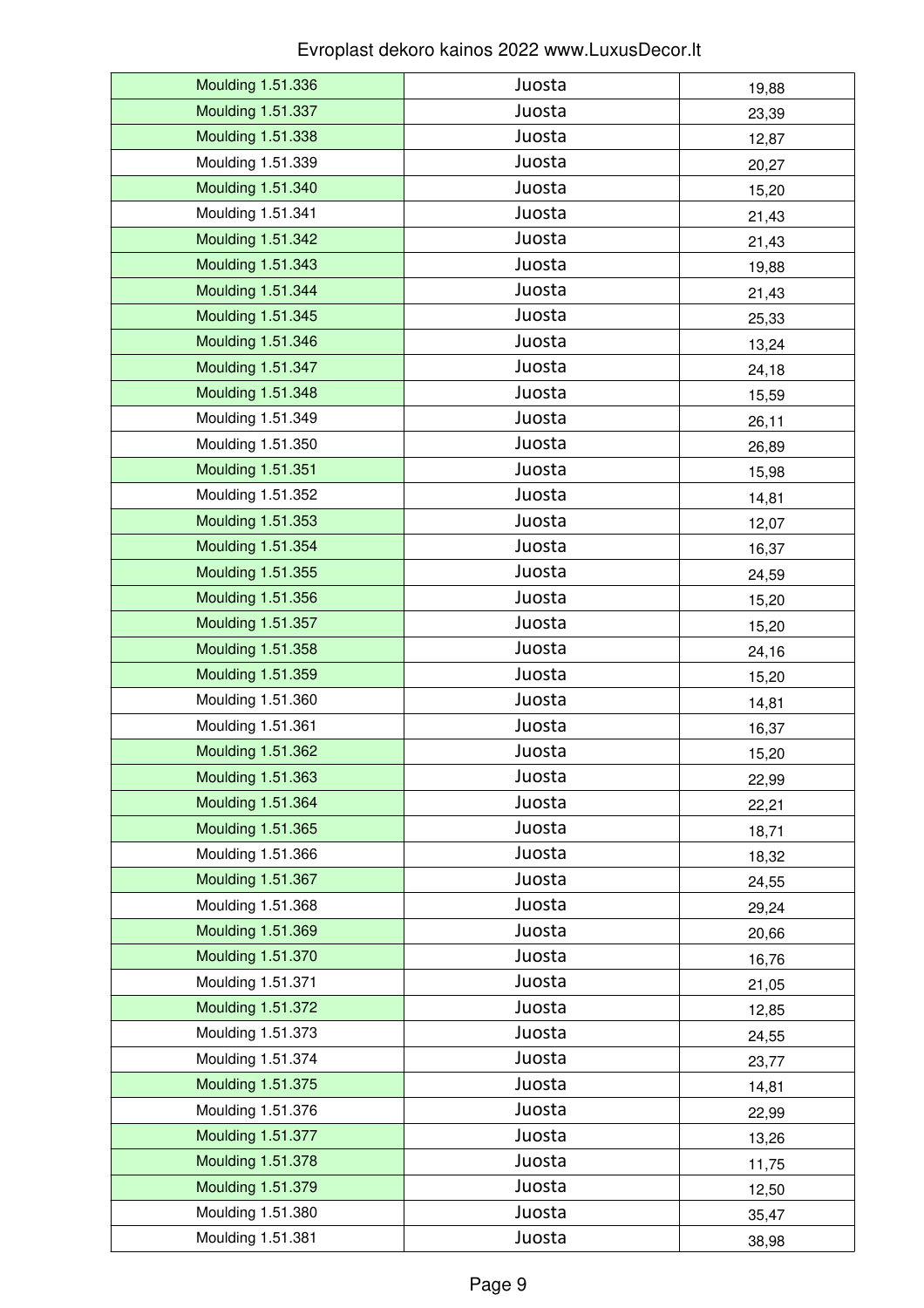| Moulding 1.51.382                 | Juosta                   | 26,50              |
|-----------------------------------|--------------------------|--------------------|
| Moulding 1.51.383                 | Juosta                   | 16,37              |
| Moulding 1.51.384                 | Juosta                   | 13,24              |
| Moulding 1.51.386                 | Juosta                   | 12,85              |
| Moulding 1.51.387                 | Juosta                   | 27,30              |
| Moulding 1.51.388                 | Juosta                   | 27,30              |
| Moulding 1.51.400                 | Juosta                   | 12,14              |
| <b>Moulding 1.51.401</b>          | Juosta                   | 11,20              |
| Moulding 1.51.601                 | Juosta                   | 34,70              |
| Moulding 1.51.602                 | Juosta                   | 70,95              |
| Moulding 1.51.603                 | Juosta                   | 101,35             |
| Moulding 1.51.604                 | Juosta                   | 96,29              |
| Moulding 1.51.605                 | Juosta                   | 26,50              |
| Moulding 1.51.606                 | Juosta                   | 32,36              |
|                                   |                          |                    |
| <b>Flexible Mouldings (FLEX)</b>  | <b>JUOSTOS lanksčios</b> | VNT kaina € su PVM |
| $1.51$ $FLEX$                     |                          | 2m                 |
| Flexible Moulding (FLEX) 1.51.301 | Juosta LANKSTI           | 27,90              |
| Flexible Moulding (FLEX) 1.51.302 | Juosta LANKSTI           | 31,78              |
| Flexible Moulding (FLEX) 1.51.303 | Juosta LANKSTI           | 32,54              |
| Flexible Moulding (FLEX) 1.51.304 | Juosta LANKSTI           | 31,02              |
| Flexible Moulding (FLEX) 1.51.305 | Juosta LANKSTI           | 25,71              |
| Flexible Moulding (FLEX) 1.51.306 | Juosta LANKSTI           | 26,49              |
| Flexible Moulding (FLEX) 1.51.307 | Juosta LANKSTI           | 48,43              |
| Flexible Moulding (FLEX) 1.51.308 | Juosta LANKSTI           | 27,90              |
| Flexible Moulding (FLEX) 1.51.309 | Juosta LANKSTI           | 42,08              |
| Flexible Moulding (FLEX) 1.51.310 | Juosta LANKSTI           | 48,43              |
| Flexible Moulding (FLEX) 1.51.311 | Juosta LANKSTI           | 51,44              |
| Flexible Moulding (FLEX) 1.51.312 | Juosta LANKSTI           | 29,61              |
| Flexible Moulding (FLEX) 1.51.313 | Juosta LANKSTI           | 31,17              |
| Flexible Moulding (FLEX) 1.51.314 | Juosta LANKSTI           | 31,17              |
| Flexible Moulding (FLEX) 1.51.315 | Juosta LANKSTI           | 32,73              |
| Flexible Moulding (FLEX) 1.51.316 | Juosta LANKSTI           | 29,61              |
| Flexible Moulding (FLEX) 1.51.317 | Juosta LANKSTI           | 46,16              |
| Flexible Moulding (FLEX) 1.51.318 | Juosta LANKSTI           | 33,52              |
| Flexible Moulding (FLEX) 1.51.319 | Juosta LANKSTI           | 53,79              |
| Flexible Moulding (FLEX) 1.51.320 | Juosta LANKSTI           | 51,44              |
| Flexible Moulding (FLEX) 1.51.321 | Juosta LANKSTI           | 22,41              |
| Flexible Moulding (FLEX) 1.51.322 | Juosta LANKSTI           | 23,50              |
| Flexible Moulding (FLEX) 1.51.323 | Juosta LANKSTI           | 24,20              |
| Flexible Moulding (FLEX) 1.51.324 | Juosta LANKSTI           | 24,15              |
| Flexible Moulding (FLEX) 1.51.325 | Juosta LANKSTI           | 53,56              |
| Flexible Moulding (FLEX) 1.51.326 | Juosta LANKSTI           | 31,17              |
| Flexible Moulding (FLEX) 1.51.327 | Juosta LANKSTI           | 42,86              |
| Flexible Moulding (FLEX) 1.51.328 | Juosta LANKSTI           | 31,17              |
| Flexible Moulding (FLEX) 1.51.329 | Juosta LANKSTI           | 25,71              |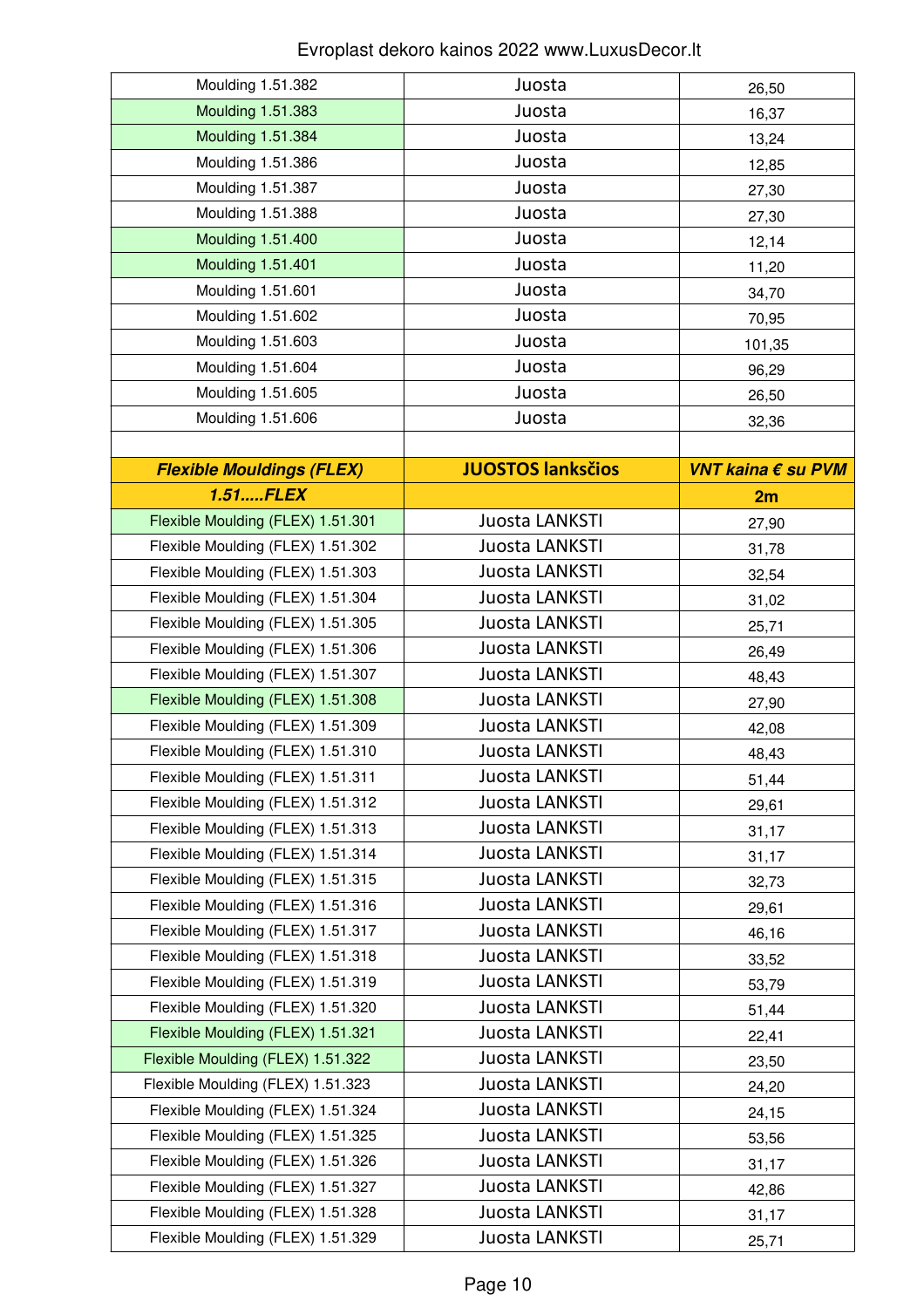| Flexible Moulding (FLEX) 1.51.330 | Juosta LANKSTI        | 32,73 |
|-----------------------------------|-----------------------|-------|
| Flexible Moulding (FLEX) 1.51.331 | Juosta LANKSTI        | 38,20 |
| Flexible Moulding (FLEX) 1.51.332 | Juosta LANKSTI        | 39,76 |
| Flexible Moulding (FLEX) 1.51.334 | Juosta LANKSTI        | 30,39 |
| Flexible Moulding (FLEX) 1.51.335 | Juosta LANKSTI        | 32,73 |
| Flexible Moulding (FLEX) 1.51.336 | Juosta LANKSTI        | 39,76 |
| Flexible Moulding (FLEX) 1.51.337 | <b>Juosta LANKSTI</b> | 46,76 |
| Flexible Moulding (FLEX) 1.51.338 | Juosta LANKSTI        | 25,74 |
| Flexible Moulding (FLEX) 1.51.339 | Juosta LANKSTI        | 40,54 |
| Flexible Moulding (FLEX) 1.51.340 | Juosta LANKSTI        | 30,39 |
| Flexible Moulding (FLEX) 1.51.341 | Juosta LANKSTI        | 42,86 |
| Flexible Moulding (FLEX) 1.51.342 | Juosta LANKSTI        | 42,86 |
| Flexible Moulding (FLEX) 1.51.343 | Juosta LANKSTI        | 39,76 |
| Flexible Moulding (FLEX) 1.51.344 | Juosta LANKSTI        | 42,86 |
| Flexible Moulding (FLEX) 1.51.345 | Juosta LANKSTI        | 50,66 |
| Flexible Moulding (FLEX) 1.51.346 | Juosta LANKSTI        | 26,49 |
| Flexible Moulding (FLEX) 1.51.347 | Juosta LANKSTI        | 48,35 |
| Flexible Moulding (FLEX) 1.51.348 | <b>Juosta LANKSTI</b> | 31,17 |
| Flexible Moulding (FLEX) 1.51.349 | Juosta LANKSTI        | 52,22 |
| Flexible Moulding (FLEX) 1.51.350 | Juosta LANKSTI        | 53,79 |
| Flexible Moulding (FLEX) 1.51.351 | Juosta LANKSTI        | 31,95 |
| Flexible Moulding (FLEX) 1.51.352 | Juosta LANKSTI        | 29,61 |
| Flexible Moulding (FLEX) 1.51.353 | Juosta LANKSTI        | 24,15 |
| Flexible Moulding (FLEX) 1.51.354 | Juosta LANKSTI        | 32,73 |
| Flexible Moulding (FLEX) 1.51.355 | Juosta LANKSTI        | 49,19 |
| Flexible Moulding (FLEX) 1.51.356 | Juosta LANKSTI        | 30,39 |
| Flexible Moulding (FLEX) 1.51.357 | Juosta LANKSTI        | 30,39 |
| Flexible Moulding (FLEX) 1.51.358 | Juosta LANKSTI        | 48,32 |
| Flexible Moulding (FLEX) 1.51.359 | Juosta LANKSTI        | 30,39 |
| Flexible Moulding (FLEX) 1.51.360 | Juosta LANKSTI        | 29,61 |
| Flexible Moulding (FLEX) 1.51.361 | Juosta LANKSTI        | 32,73 |
| Flexible Moulding (FLEX) 1.51.362 | Juosta LANKSTI        | 30,39 |
| Flexible Moulding (FLEX) 1.51.363 | Juosta LANKSTI        | 45,98 |
| Flexible Moulding (FLEX) 1.51.367 | <b>Juosta LANKSTI</b> | 49,10 |
| Flexible Moulding (FLEX) 1.51.368 | Juosta LANKSTI        | 58,47 |
| Flexible Moulding (FLEX) 1.51.370 | Juosta LANKSTI        | 33,52 |
| Flexible Moulding (FLEX) 1.51.373 | Juosta LANKSTI        | 49,10 |
| Flexible Moulding (FLEX) 1.51.374 | Juosta LANKSTI        | 47,54 |
| Flexible Moulding (FLEX) 1.51.375 | Juosta LANKSTI        | 29,61 |
| Flexible Moulding (FLEX) 1.51.376 | Juosta LANKSTI        | 45,98 |
| Flexible Moulding (FLEX) 1.51.377 | Juosta LANKSTI        | 26,52 |
| Flexible Moulding (FLEX) 1.51.378 | Juosta LANKSTI        | 23,50 |
| Flexible Moulding (FLEX) 1.51.379 | Juosta LANKSTI        | 25,00 |
| Flexible Moulding (FLEX) 1.51.380 | Juosta LANKSTI        | 70,93 |
| Flexible Moulding (FLEX) 1.51.381 | Juosta LANKSTI        | 77,96 |
| Flexible Moulding (FLEX) 1.51.382 | Juosta LANKSTI        | 53,56 |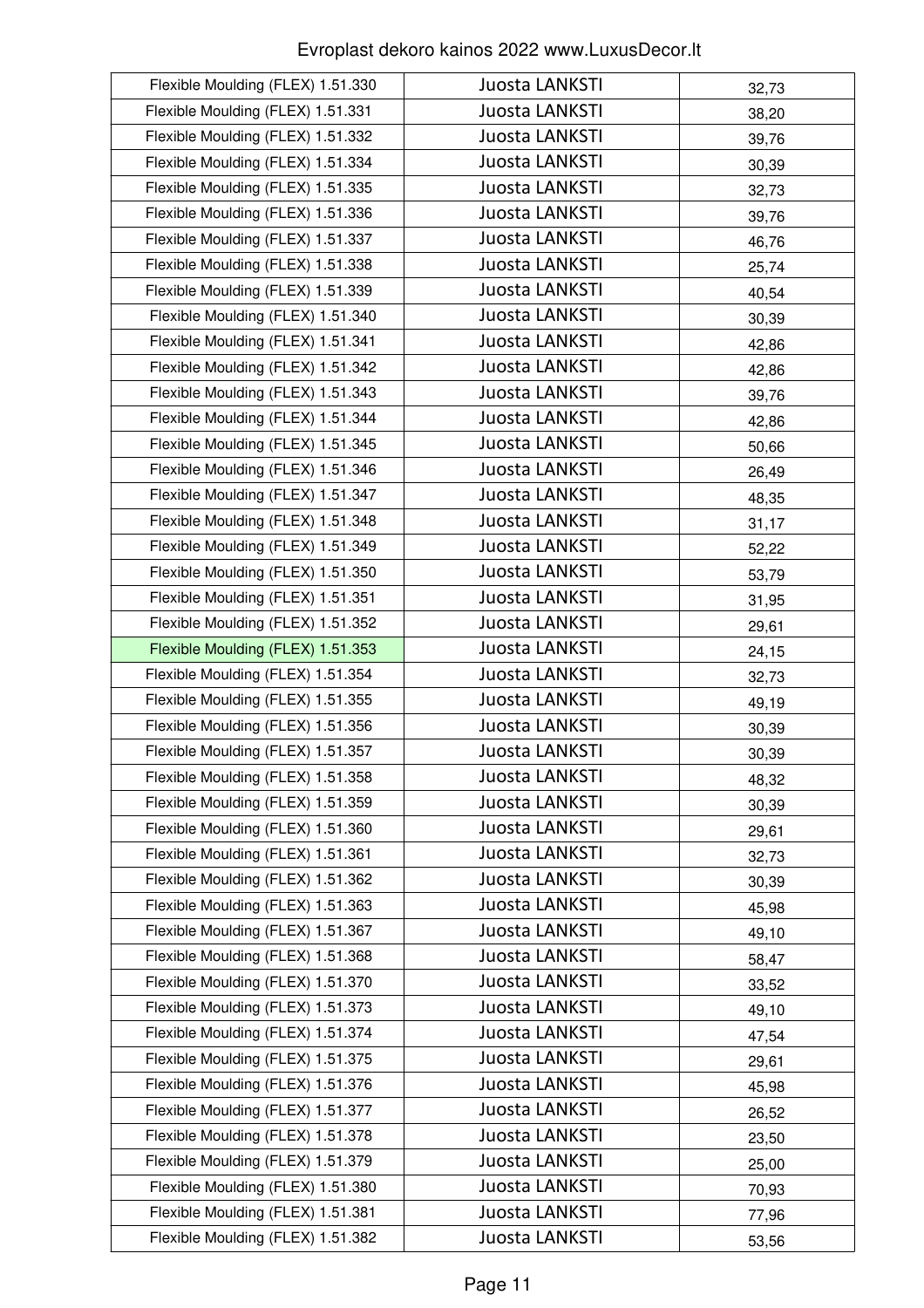| Flexible Moulding (FLEX) 1.51.383 | Juosta LANKSTI             | 32,73              |
|-----------------------------------|----------------------------|--------------------|
| Flexible Moulding (FLEX) 1.51.384 | Juosta LANKSTI             | 26,49              |
| Flexible Moulding (FLEX) 1.51.386 | Juosta LANKSTI             | 25,71              |
| Flexible Moulding (FLEX) 1.51.387 | Juosta LANKSTI             | 54,59              |
| Flexible Moulding (FLEX) 1.51.388 | Juosta LANKSTI             | 54,59              |
| Flexible Moulding (FLEX) 1.51.400 | Juosta LANKSTI             | 24,27              |
| Flexible Moulding (FLEX) 1.51.401 | Juosta LANKSTI             | 22,41              |
| Flexible Moulding (FLEX) 1.51.601 | Juosta LANKSTI             | 69,40              |
| Flexible Moulding (FLEX) 1.51.602 | Juosta LANKSTI             | 141,90             |
| Flexible Moulding (FLEX) 1.51.603 | Juosta LANKSTI             | 202,71             |
| Flexible Moulding (FLEX) 1.51.604 | Juosta LANKSTI             | 192,59             |
| Flexible Moulding (FLEX) 1.51.605 | Juosta LANKSTI             | 53,56              |
| Flexible Moulding (FLEX) 1.51.606 | Juosta LANKSTI             | 64,72              |
|                                   |                            |                    |
| <b>Corner Elements</b>            | <b>KAMPAI</b>              | VNT kaina € su PVM |
| 1.52                              |                            | Vnt                |
| Corner Element 1.52.279           | <b>KAMPAS prie juostos</b> | 13,64              |
| Corner Element 1.52.283           | <b>KAMPAS prie juostos</b> | 12,48              |
| Corner Element 1.52.284           | <b>KAMPAS prie juostos</b> | 11,68              |
| Corner Element 1.52.285           | KAMPAS prie juostos        | 11,29              |
| Corner Element 1.52.286           | <b>KAMPAS prie juostos</b> | 11,68              |
| Corner Element 1.52.287           | <b>KAMPAS prie juostos</b> | 12,07              |
| Corner Element 1.52.288           | <b>KAMPAS prie juostos</b> | 13,24              |
| Corner Element 1.52.289           | <b>KAMPAS prie juostos</b> | 11,68              |
| Corner Element 1.52.290           | <b>KAMPAS prie juostos</b> | 12,46              |
| Corner Element 1.52.291           | <b>KAMPAS prie juostos</b> | 12,07              |
| Corner Element 1.52.292           | <b>KAMPAS prie juostos</b> | 12,85              |
| Corner Element 1.52.293           | <b>KAMPAS prie juostos</b> | 12,46              |
| Corner Element 1.52.294           | <b>KAMPAS prie juostos</b> | 13,24              |
| Corner Element 1.52.295           | <b>KAMPAS prie juostos</b> | 12,07              |
| Corner Element 1.52.296           | <b>KAMPAS prie juostos</b> | 14,42              |
| Corner Element 1.52.297           | <b>KAMPAS prie juostos</b> | 11,68              |
| Corner Element 1.52.298           | <b>KAMPAS prie juostos</b> | 11,68              |
| Corner Element 1.52.299           | <b>KAMPAS prie juostos</b> | 13,64              |
| Corner Element 1.52.300           | <b>KAMPAS prie juostos</b> | 12,07              |
| Corner Element 1.52.301           | <b>KAMPAS prie juostos</b> | 11,68              |
| Corner Element 1.52.302           | <b>KAMPAS prie juostos</b> | 12,07              |
| Corner Element 1.52.303           | <b>KAMPAS prie juostos</b> | 12,07              |
| Corner Element 1.52.308           | <b>KAMPAS prie juostos</b> | 11,68              |
| Corner Element 1.52.312           | <b>KAMPAS prie juostos</b> | 11,68              |
| Corner Element 1.52.313           | <b>KAMPAS prie juostos</b> | 24,55              |
| Corner Element 1.52.314           | <b>KAMPAS prie juostos</b> | 14,42              |
| Corner Element 1.52.318           | <b>KAMPAS prie juostos</b> | 12,46              |
| Corner Element 1.52.322           | <b>KAMPAS prie juostos</b> | 10,90              |
| Corner Element 1.52.326           | <b>KAMPAS prie juostos</b> | 13,64              |
| Corner Element 1.52.328           | <b>KAMPAS prie juostos</b> | 12,07              |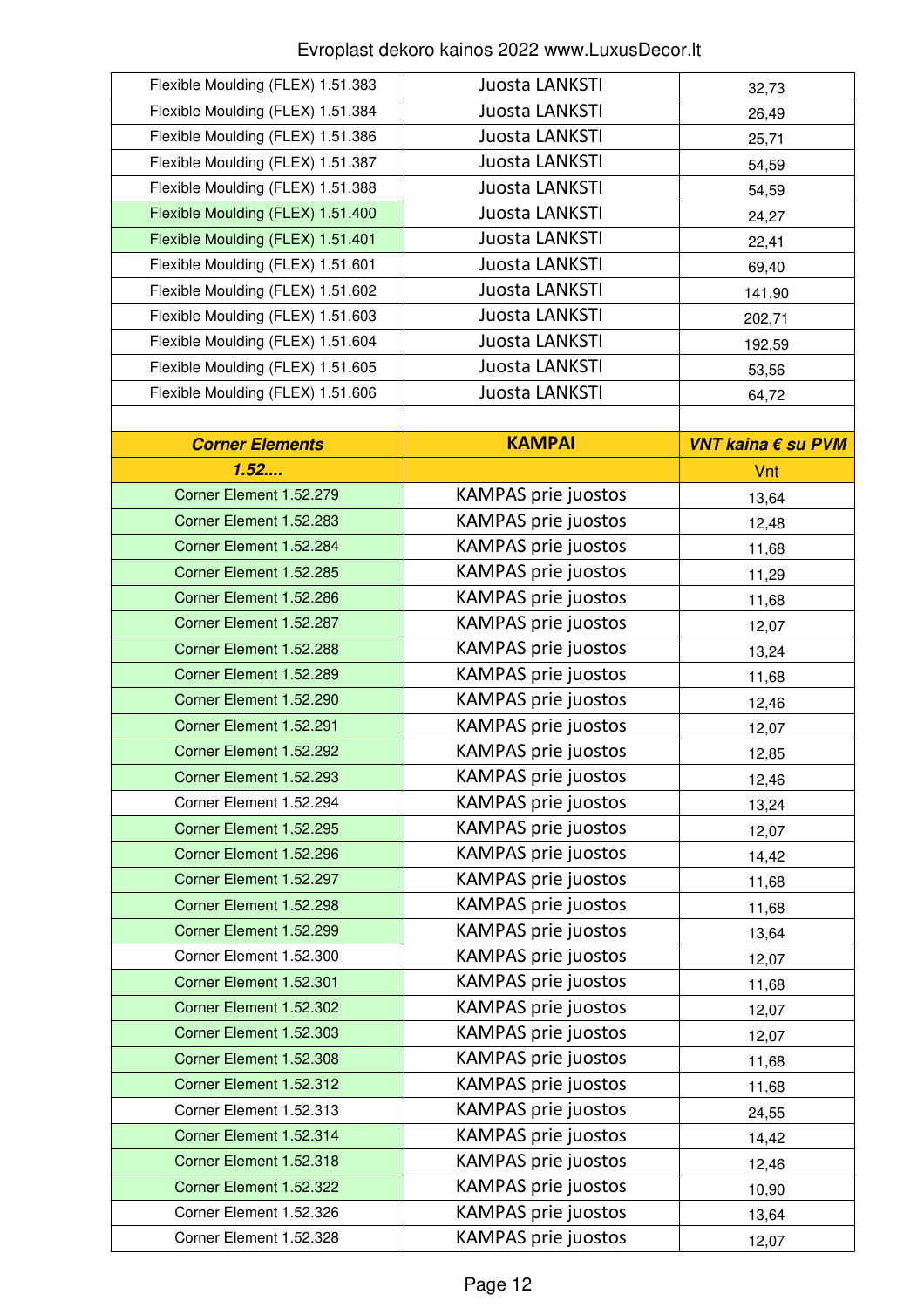| Corner Element 1.52.348                | <b>KAMPAS prie juostos</b>     | 11,68              |
|----------------------------------------|--------------------------------|--------------------|
| Corner Element 1.52.352                | <b>KAMPAS prie juostos</b>     | 12,85              |
| Corner Element 1.52.361                | <b>KAMPAS prie juostos</b>     | 13,24              |
| Corner Element 1.52.375                | <b>KAMPAS prie juostos</b>     | 13,24              |
| Corner Element 1.52.376                | <b>KAMPAS prie juostos</b>     | 12,85              |
| Corner Element 1.52.400                | <b>KAMPAS prie juostos</b>     | 12,85              |
|                                        |                                |                    |
| <b>Floor Profile</b>                   | <b>GRINDJUOSTĖ poliuretano</b> | VNT kaina € su PVM |
| 1.53                                   |                                | 2m                 |
| Floor Profile 1.53.101                 | <b>GRINDJUOSTĖ – PU</b>        | 27,28              |
| Floor Profile 1.53.102                 | <b>GRINDJUOSTĖ – PU</b>        | 28,45              |
| Floor Profile 1.53.103                 | <b>GRINDJUOSTĖ – PU</b>        | 26,11              |
| Floor Profile 1.53.104                 | <b>GRINDJUOSTĖ – PU</b>        | 26,50              |
| Floor Profile 1.53.105                 | <b>GRINDJUOSTĖ – PU</b>        | 29,24              |
| Floor Profile 1.53.106                 | <b>GRINDJUOSTĖ – PU</b>        | 23,77              |
| Floor Profile 1.53.107                 | <b>GRINDJUOSTĖ – PU</b>        | 22,60              |
| Floor Profile 1.53.108                 | <b>GRINDJUOSTĖ – PU</b>        | 26,11              |
| Floor Profile 1.53.109                 | <b>GRINDJUOSTĖ – PU</b>        | 25,33              |
| Floor Profile 1.53.110                 | <b>GRINDJUOSTĖ – PU</b>        | 28,06              |
| Floor Profile 1.53.111                 | <b>GRINDJUOSTĖ – PU</b>        | 19,49              |
| Floor Profile 1.53.112                 | <b>GRINDJUOSTĖ – PU</b>        | 22,61              |
|                                        |                                |                    |
| <b>Flexible Floor Profile (FLEX)</b>   | <b>GRINDJUOSTĖ - lanksti</b>   | VNT kaina € su PVM |
|                                        |                                |                    |
| 1.53FLEX                               |                                | 2m                 |
| Flexible Floor Profile (FLEX) 1.53.101 | Grindjuostė lanksti            | 54,57              |
| Flexible Floor Profile (FLEX) 1.53.102 | Grindjuostė lanksti            | 56,91              |
| Flexible Floor Profile (FLEX) 1.53.103 | Grindjuostė lanksti            | 52,22              |
| Flexible Floor Profile (FLEX) 1.53.104 | Grindjuostė lanksti            | 53,56              |
| Flexible Floor Profile (FLEX) 1.53.105 | Grindjuostė lanksti            | 58,47              |
| Flexible Floor Profile (FLEX) 1.53.106 | Grindjuostė lanksti            | 47,54              |
| Flexible Floor Profile (FLEX) 1.53.107 | Grindjuostė lanksti            | 45,20              |
| Flexible Floor Profile (FLEX) 1.53.108 | Grindjuostė lanksti            | 52,22              |
| Flexible Floor Profile (FLEX) 1.53.109 | Grindjuostė lanksti            | 50,66              |
| Flexible Floor Profile (FLEX) 1.53.110 | Grindjuostė lanksti            | 56,13              |
| Flexible Floor Profile (FLEX) 1.53.111 | Grindjuostė lanksti            | 38,98              |
| Flexible Floor Profile (FLEX) 1.53.112 | Grindjuostė lanksti            | 45,23              |
|                                        |                                |                    |
| <b>Decors</b>                          | <b>ELEMENTAI</b>               | VNT kaina € su PVM |
| 1.54                                   |                                | Vnt                |
| Decor 1.54.001                         | Elementas                      | 5,45               |
| Decor 1.54.002                         | Elementas                      | 5,45               |
| Decor 1.54.003                         | Elementas                      | 21,43              |
| Decor 1.54.004                         | Elementas                      | 36,25              |
| Decor 1.54.005                         | Elementas                      | 7,40               |
| Decor 1.54.006<br>Decor 1.54.007       | Elementas<br>Elementas         | 7,40               |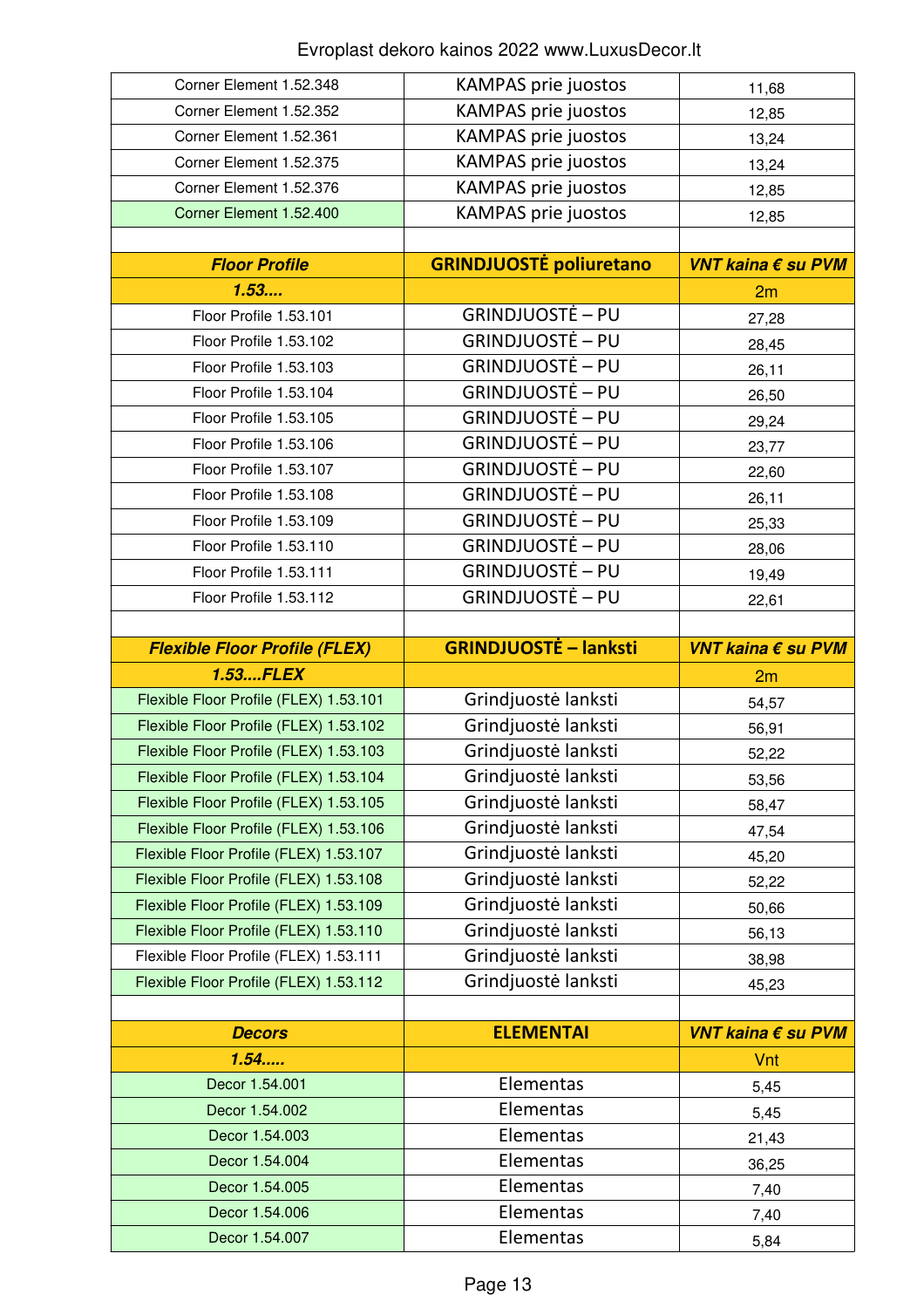| Decor 1.54.008                                 | Elementas         | 6,23               |
|------------------------------------------------|-------------------|--------------------|
| Decor 1.54.009                                 | Elementas         | 6,23               |
| Decor 1.54.010                                 | Elementas         | 15,20              |
| Decor 1.54.011                                 | Elementas         | 14,81              |
| Decor 1.54.012                                 | Elementas         | 14,81              |
| Decor 1.54.013                                 | Elementas         | 5,45               |
| Decor 1.54.014                                 | Elementas         | 39,37              |
| Decor 1.54.015                                 | Elementas         | 38,20              |
| Decor 1.54.016                                 | Elementas         | 38,98              |
| Decor 1.54.017                                 | Elementas         | 5,45               |
| Decor 1.54.018                                 | Elementas         | 15,99              |
| Decor 1.54.019                                 | Elementas         | 6,23               |
| Decor 1.54.020                                 | Elementas         | 13,64              |
| Decor 1.54.030                                 | Elementas         | 14,42              |
| Decor 1.54.040                                 | Elementas         | 15,99              |
| Decor 1.54.050                                 | Elementas         | 15,59              |
|                                                |                   |                    |
| <b>Arch Decors</b>                             | <b>JRĖMINIMAI</b> | VNT kaina € su PVM |
| 1.55                                           |                   | Vnt                |
| <b>Arch Decor 1.55.001</b>                     | <b>Įrėminimas</b> | 17,15              |
| <b>Arch Decor 1.55.002</b>                     | <b>Įrėminimas</b> | 17,15              |
| Arch Decor 1.55.003                            | Jrėminimas        | 6,23               |
| <b>Arch Decor 1.55.004</b>                     | <b>Įrėminimas</b> | 6,23               |
|                                                |                   |                    |
| Arch Decor 1.55.005                            | <b>Jrėminimas</b> | 6,23               |
|                                                |                   |                    |
| <b>Ceiling Rose</b>                            | <b>ROZETĖS</b>    | VNT kaina € su PVM |
| 1.56                                           |                   | Vnt                |
| Ceiling Rose 1.56.001                          | Rozetė            | 47,94              |
| Ceiling Rose 1.56.002                          | Rozetė            | 33,91              |
| Ceiling Rose 1.56.003                          | Rozetė            | 36,25              |
| Ceiling Rose 1.56.004                          | Rozetė            | 27,67              |
| Ceiling Rose 1.56.005                          | Rozetė            | 60,42              |
| Ceiling Rose 1.56.006                          | Rozetė            | 19,49              |
| Ceiling Rose 1.56.007                          | Rozetė            | 28,84              |
| Ceiling Rose 1.56.008                          | Rozetė            | 32,34              |
| Ceiling Rose 1.56.009                          | Rozetė            | 19,88              |
| Ceiling Rose 1.56.010                          | Rozetė            | 11,68              |
| Ceiling Rose 1.56.011                          | Rozetė            | 11,68              |
| Ceiling Rose 1.56.012                          | Rozetė            | 36,25              |
| Ceiling Rose 1.56.013                          | Rozetė            | 19,10              |
| Ceiling Rose 1.56.014                          | Rozetė            | 19,88              |
| Ceiling Rose 1.56.015                          | Rozetė            | 37,42              |
| Ceiling Rose 1.56.016                          | Rozetė            | 33,91              |
| Ceiling Rose 1.56.017                          | Rozetė            | 35,08              |
| Ceiling Rose 1.56.018<br>Ceiling Rose 1.56.019 | Rozetė<br>Rozetė  | 66,26<br>36,25     |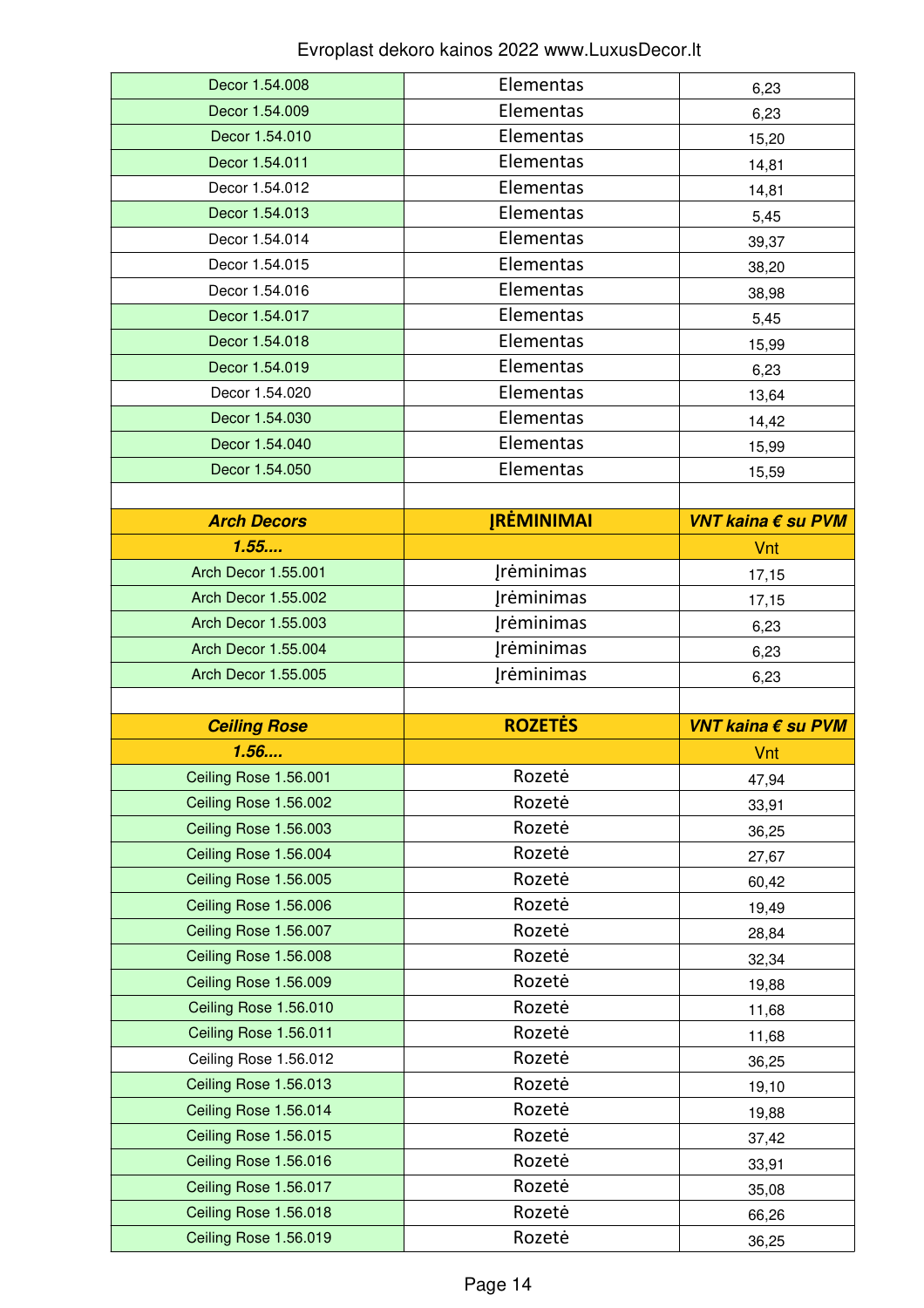| Ceiling Rose 1.56.020 | Rozetė         | 36,25              |
|-----------------------|----------------|--------------------|
| Ceiling Rose 1.56.021 | Rozetė         | 37,42              |
| Ceiling Rose 1.56.022 | Rozetė         | 33,91              |
| Ceiling Rose 1.56.023 | Rozetė         | 46,77              |
| Ceiling Rose 1.56.024 | Rozetė         | 35,08              |
| Ceiling Rose 1.56.025 | Rozetė         | 87,32              |
| Ceiling Rose 1.56.026 | Rozetė         | 63,53              |
| Ceiling Rose 1.56.027 | Rozetė         | 27,28              |
| Ceiling Rose 1.56.028 | Rozetė         | 64,70              |
| Ceiling Rose 1.56.029 | Rozetė         | 47,94              |
| Ceiling Rose 1.56.030 | Rozetė         | 20,65              |
| Ceiling Rose 1.56.031 | Rozetė         | 46,77              |
| Ceiling Rose 1.56.032 | Rozetė         | 20,27              |
| Ceiling Rose 1.56.033 | Rozetė         | 33,91              |
| Ceiling Rose 1.56.034 | Rozetė         | 35,08              |
| Ceiling Rose 1.56.035 | Rozetė         | 35,08              |
| Ceiling Rose 1.56.036 | Rozetė         | 75,23              |
| Ceiling Rose 1.56.037 | Rozetė         | 19,88              |
| Ceiling Rose 1.56.038 | Rozetė         | 26,11              |
| Ceiling Rose 1.56.039 | Rozetė         | 48,34              |
| Ceiling Rose 1.56.040 | Rozetė         | 63,53              |
| Ceiling Rose 1.56.041 | Rozetė         | 44,04              |
| Ceiling Rose 1.56.042 | Rozetė         | 11,68              |
| Ceiling Rose 1.56.043 | Rozetė         | 20,66              |
| Ceiling Rose 1.56.044 | Rozetė         | 41,70              |
| Ceiling Rose 1.56.045 | Rozetė         | 61,59              |
| Ceiling Rose 1.56.046 | Rozetė         | 72,51              |
| Ceiling Rose 1.56.047 | Rozetė         | 26,11              |
| Ceiling Rose 1.56.048 | Rozetė         | 20,66              |
| Ceiling Rose 1.56.049 | Rozetė         | 19,88              |
| Ceiling Rose 1.56.050 | Rozetė         | 26,11              |
| Ceiling Rose 1.56.051 | Rozetė         | 19,49              |
| Ceiling Rose 1.56.052 | Rozetė         | 18,71              |
| Ceiling Rose 1.56.053 | Rozetė         | 32,73              |
| Ceiling Rose 1.56.054 | Rozetė         | 68,61              |
| Ceiling Rose 1.56.055 | Rozetė         | 72,11              |
| Ceiling Rose 1.56.056 | Rozetė         | 33,53              |
| Ceiling Rose 1.56.057 | Rozetė         | 43,27              |
|                       |                |                    |
| <b>Keson</b>          | <b>KESONAI</b> | VNT kaina € su PVM |
| 1.57                  |                | Vnt                |
| Keson 1.57.001        | Kesonas        | 40,15              |
| Keson 1.57.002        | Kesonas        | 43,65              |
| Keson 1.57.003        | Kesonas        | 45,99              |
| Keson 1.57.004        | Kesonas        | 59,64              |
|                       |                |                    |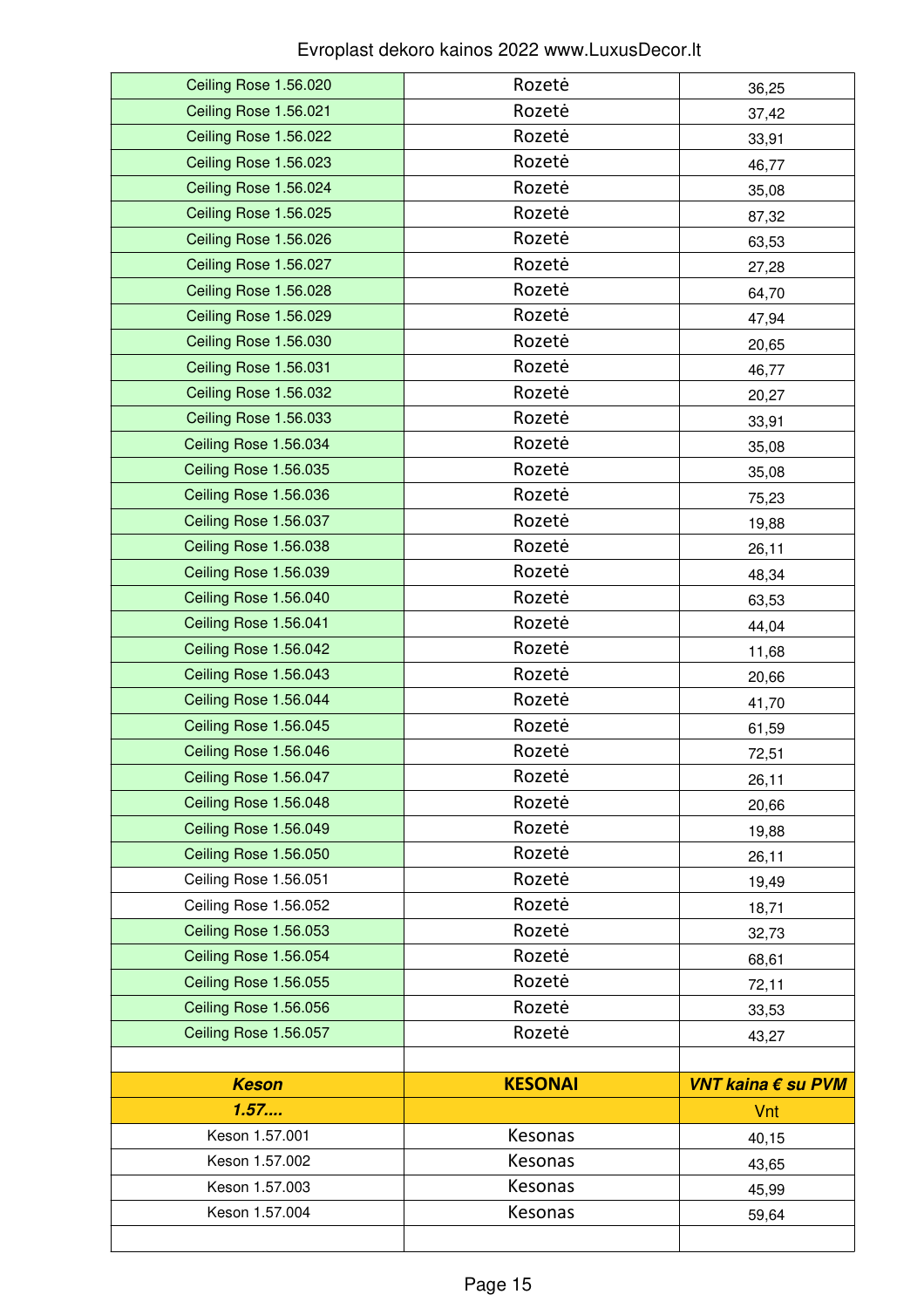| <b>Kupol</b>             | <b>Kupolas</b>    | VNT kaina € su PVM |
|--------------------------|-------------------|--------------------|
| 1.58                     |                   | <b>Vnt</b>         |
| Kupol 1.58.001           | Kupolas           | 214,58             |
|                          |                   |                    |
| 3D                       |                   | VNT kaina € su PVM |
| 1.59                     |                   | Vnt                |
| 3D 1.59.001              | Panelė            | 34,70              |
| 3D 1.59.002              | Panelė            | 44,84              |
| 3D 1.59.003              | Panelė            | 44,84              |
| 3D 1.59.004              | Panelė            | 42,10              |
|                          |                   |                    |
| <b>Ornament</b>          | <b>ORNAMENTAI</b> | VNT kaina € su PVM |
| 1.60                     |                   | Vnt                |
| Ornament 1.60.001        | Ornamentas        | 5,84               |
| Ornament 1.60.002        | Ornamentas        | 6,23               |
| Ornament 1.60.003        | Ornamentas        | 5,45               |
| Ornament 1.60.004        | Ornamentas        | 5,84               |
| Ornament 1.60.005        | Ornamentas        | 5,84               |
| Ornament 1.60.006        | Ornamentas        | 5,84               |
| Ornament 1.60.007        | Ornamentas        | 5,84               |
| Ornament 1.60.008        | Ornamentas        | 5,45               |
| Ornament 1.60.009        | Ornamentas        | 5,84               |
| Ornament 1.60.010        | Ornamentas        | 5,84               |
| <b>Ornament 1.60.011</b> | Ornamentas        | 6,23               |
| Ornament 1.60.012        | Ornamentas        | 15,59              |
| Ornament 1.60.014        | Ornamentas        | 14,42              |
| <b>Ornament 1.60.015</b> | Ornamentas        | 5,84               |
| Ornament 1.60.017        | <b>Ornamentas</b> | 6,62               |
| Ornament 1.60.018        | Ornamentas        | 6,62               |
| Ornament 1.60.019        | Ornamentas        | 15,59              |
| Ornament 1.60.020        | <b>Ornamentas</b> | 7,01               |
| Ornament 1.60.021        | Ornamentas        | 38,20              |
| Ornament 1.60.022        | Ornamentas        | 49,90              |
| Ornament 1.60.023        | <b>Ornamentas</b> | 21,43              |
| Ornament 1.60.024        | <b>Ornamentas</b> | 18,32              |
| Ornament 1.60.025        | <b>Ornamentas</b> | 18,71              |
| Ornament 1.60.026        | Ornamentas        | 7,01               |
| Ornament 1.60.027        | Ornamentas        | 18,32              |
| Ornament 1.60.028        | <b>Ornamentas</b> | 23,77              |
| Ornament 1.60.029        | Ornamentas        | 20,65              |
| Ornament 1.60.030        | Ornamentas        | 17,93              |
| Ornament 1.60.031        | <b>Ornamentas</b> | 17,54              |
| Ornament 1.60.032        | <b>Ornamentas</b> | 34,30              |
| Ornament 1.60.033        | <b>Ornamentas</b> | 17,54              |
| Ornament 1.60.034        | Ornamentas        | 17,54              |
| Ornament 1.60.035        | Ornamentas        | 6,23               |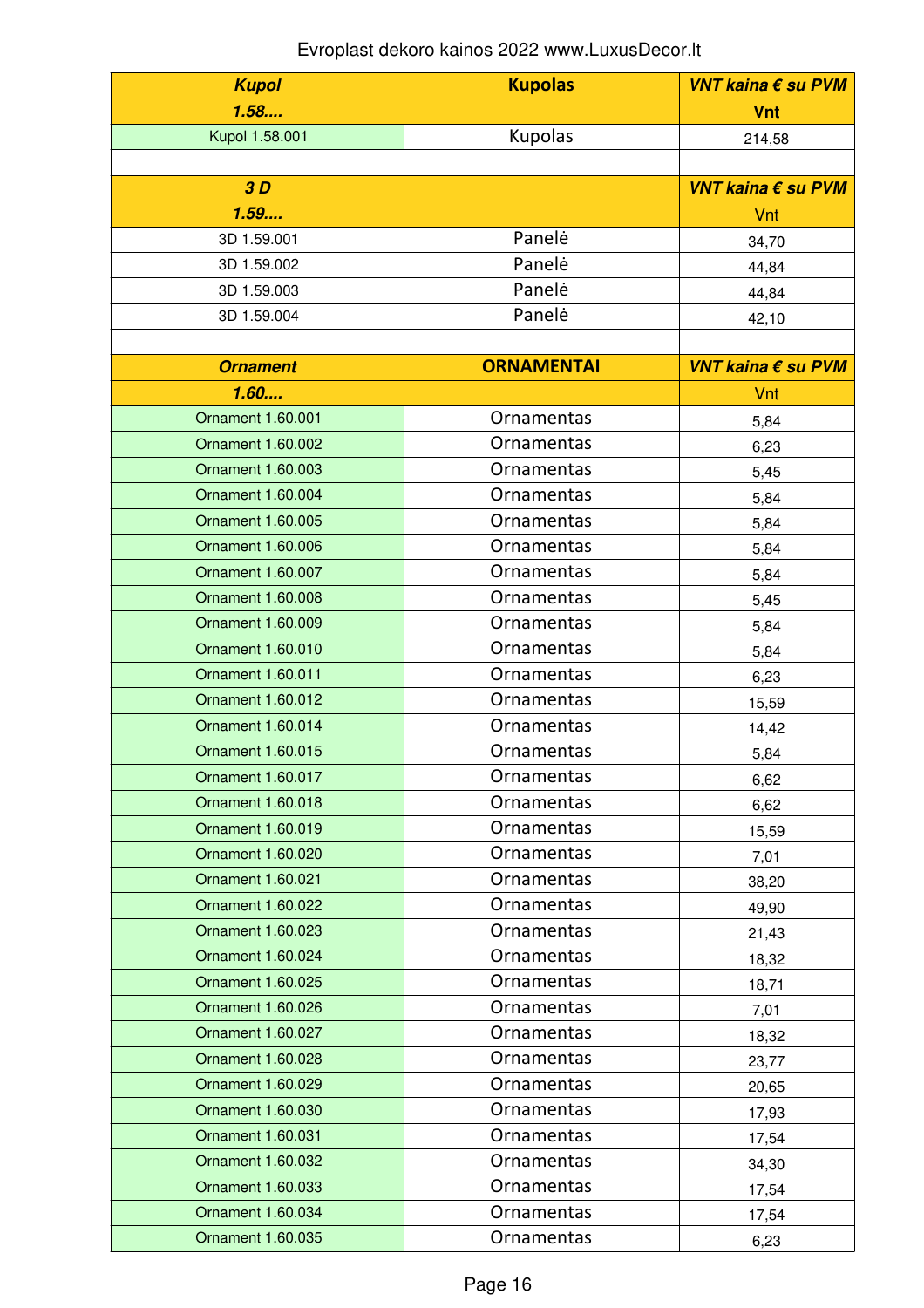| Ornament 1.60.036             | <b>Ornamentas</b>             | 41,32              |
|-------------------------------|-------------------------------|--------------------|
| <b>Ornament 1.60.037</b>      | Ornamentas                    | 21,44              |
| Ornament 1.60.038             | Ornamentas                    | 20,66              |
| Ornament 1.60.039             | Ornamentas                    | 20,66              |
| Ornament 1.60.040             | Ornamentas                    | 22,22              |
| Ornament 1.60.108             | Ornamentas                    | 5,45               |
| Ornament 1.60.109             | <b>Ornamentas</b>             | 5,84               |
| Ornament 1.60.110             | Ornamentas                    | 5,84               |
| Ornament 1.60.111             | <b>Ornamentas</b>             | 6,23               |
| Ornament 1.60.114             | Ornamentas                    | 14,42              |
| Ornament 1.60.120             | <b>Ornamentas</b>             | 7,01               |
| Ornament 1.60.123             | Ornamentas                    | 21,43              |
| Ornament 1.60.135             | Ornamentas                    | 6,23               |
|                               |                               |                    |
| <b>Niches</b>                 |                               | VNT kaina € su PVM |
| 1.61                          |                               | Vnt                |
| Niche 1.61.101                | Nišos elementas               | 82,63              |
| Niche 1.61.102                | Nišos elementas               | 126,69             |
| Niche 1.61.110                | Nišos elementas               | 76,79              |
| Niche 1.61.120                | Nišos elementas               | 156,31             |
|                               |                               |                    |
| <b>Pediment</b>               |                               | VNT kaina € su PVM |
|                               |                               |                    |
| 1.63                          |                               | Vnt                |
| Pediment 1.63.001             | Elementas                     | 42,87              |
| Pediment 1.63.002             | Elementas                     | 40,15              |
| Pediment 1.63.003             | Elementas                     | 42,87              |
|                               |                               |                    |
| <b>Decorative Mantelpiece</b> | <b>APDAILOS</b>               | VNT kaina € su PVM |
| 1.64                          |                               | Vnt                |
| Mantelpiece element 1.64.001  | Apdalos viršus                | 229,60             |
| Mantelpiece element 1.64.002  | apdailos koja                 | 134,09             |
| Mantelpiece element 1.64.003  | apdailos koja                 | 134,09             |
| Mantelpiece element 1.64.004  | Apdalos viršus                | 203,49             |
| Mantelpiece element 1.64.005  | apdailos koja                 | 103,29             |
|                               |                               |                    |
| <b>Kolumns</b>                | <b>KOLONOS</b>                | VNT kaina € su PVM |
| $1.11 - 1.14$                 |                               | Vnt                |
| Capital 1.11.001              | Kapitelis                     | 191,40             |
| Capital 1.11.002              | Kapitelis                     | 110,71             |
| Capital 1.11.003              | Kapitelis                     | 148,91             |
| Capital 1.11.004              | <b>Kapitelis</b>              | 148,91             |
| Capital 1.11.005              | Kapitelis                     | 76,79              |
| Capital 1.11.006              | Kapitelis                     | 142,68             |
| Capital 1.11.007              | Kapitelis<br><b>Kapitelis</b> | 86,53              |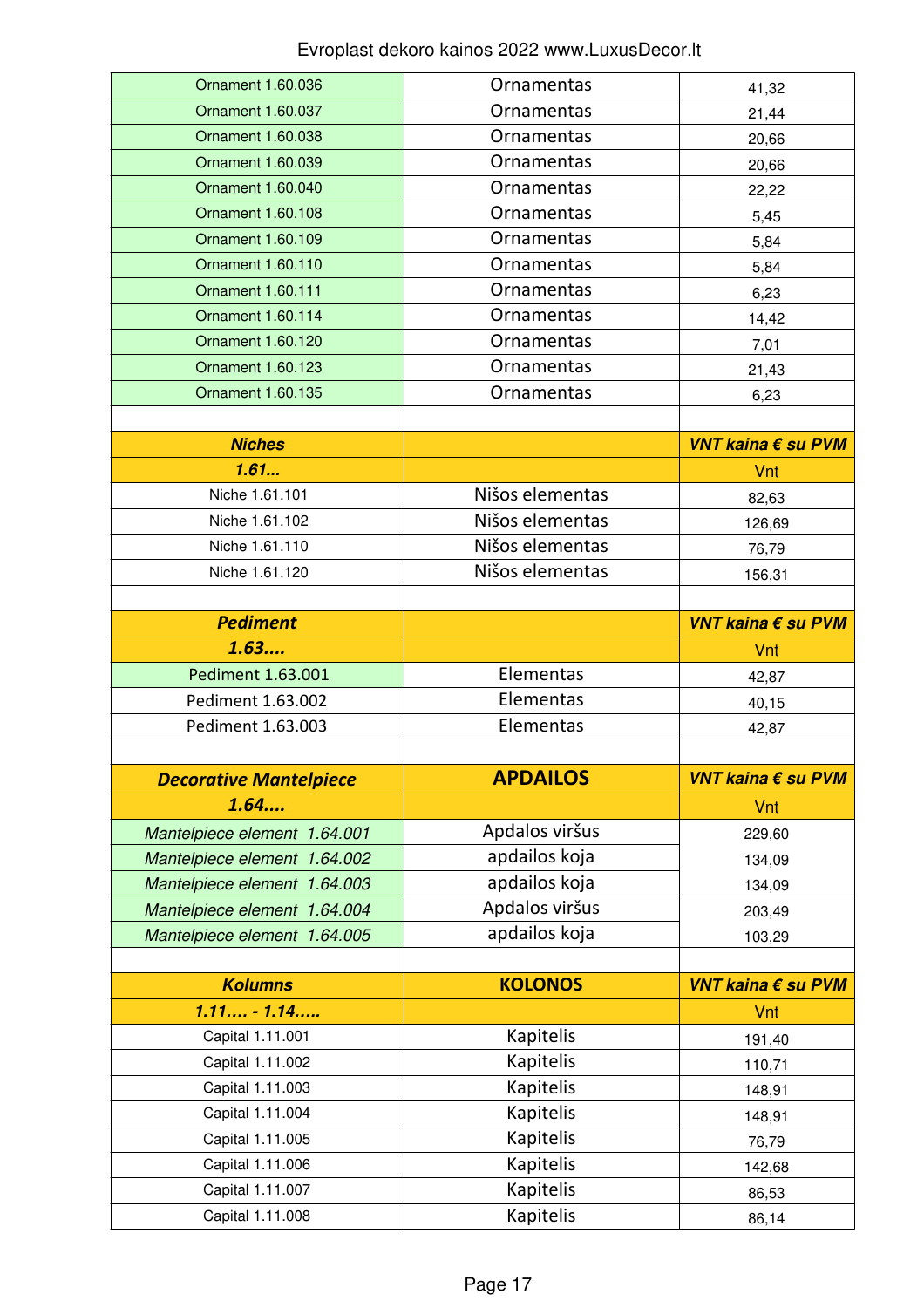| Capital 1.11.010    |                                  |                  |
|---------------------|----------------------------------|------------------|
|                     | Kapitelis                        | 104,07           |
| Ring 1.11.100       | Žiedas                           | 4,67             |
| Ring 1.11.200       | Žiedas                           | 4,67             |
| Ring 1.11.300       | Žiedas                           | 7,01             |
| Column 1.12.010     | Kolonos stiebas                  | 279,89           |
| Column 1.12.011     | Kolonos stiebas                  | 288,07           |
| Column 1.12.020     | Kolonos stiebas                  | 279,89           |
| Column 1.12.030     | Kolonos stiebas                  | 356,37           |
| Column 1.12.050     | Kolonos stiebas                  | 164,89           |
| Column 1.12.060     | Kolonos stiebas                  | 150,47           |
| Column 1.12.061     | Kolonos stiebas                  | 203,10           |
| Column 1.12.070     | Kolonos stiebas                  | 150,47           |
| Column 1.12.071     | Kolonos stiebas                  | 203,10           |
| Column 1.12.080     | Kolonos stiebas                  | 150,47           |
| Column 1.12.081     | Kolonos stiebas                  | 203,10           |
| Base 1.13.100       | Bazė                             | 198,80           |
| Base 1.13.200       | Bazė                             | 99,01            |
| Base 1.13.300       | Bazė                             | 257,67           |
| Base 1.13.400       | Bazė                             | 114,21           |
| Base 1.13.500       | Bazė                             | 76,79            |
| Base 1.13.600       | Bazė                             | 135,26           |
| Base 1.13.700       | Bazė                             | 67,04            |
| Base 1.13.800       | Bazė                             | 68,61            |
| Base 1.13.900       | Bazė                             | 68,61            |
| Base 1.14.001       | Bazė                             |                  |
|                     |                                  |                  |
| Base 1.14.002       | Bazė                             | 133,32           |
| Base 1.14.003       | Bazė                             | 140,72           |
|                     |                                  | 140,72           |
| <b>Half Columns</b> | <b>PUSKOLONĖS</b>                | Price € with VAT |
| $1.15 - 1.18$       |                                  | Vnt              |
| Capital 1.15.001    | Kapitelis                        |                  |
| Capital 1.15.002    | Kapitelis                        | 81,08            |
| Capital 1.15.003    | Kapitelis                        | 47,16            |
| Capital 1.15.004    | Kapitelis                        | 66,26            |
| Capital 1.15.005    | Kapitelis                        | 66,26            |
| Capital 1.15.006    | Kapitelis                        | 34,69            |
| Capital 1.15.008    | Kapitelis                        | 63,92            |
| Capital 1.15.009    |                                  | 43,26            |
| Capital 1.15.010    | Kapitelis<br>Kapitelis           | 43,26            |
| Half Ring 1.15.100  | pusė žiedo                       | 52,22            |
| Half Ring 1.15.200  | pusė žiedo                       | 2,72             |
| Half Ring 1.15.300  |                                  | 2,72             |
| Column 1.16.010     | pusė žiedo<br>Puskolonės stiebas | 3,50             |
| Column 1.16.011     | Puskolonės stiebas               | 125,51           |
| Column 1.16.020     | Puskolonės stiebas               | 128,64           |
| Column 1.16.030     | Puskolonės stiebas               | 125,51<br>163,73 |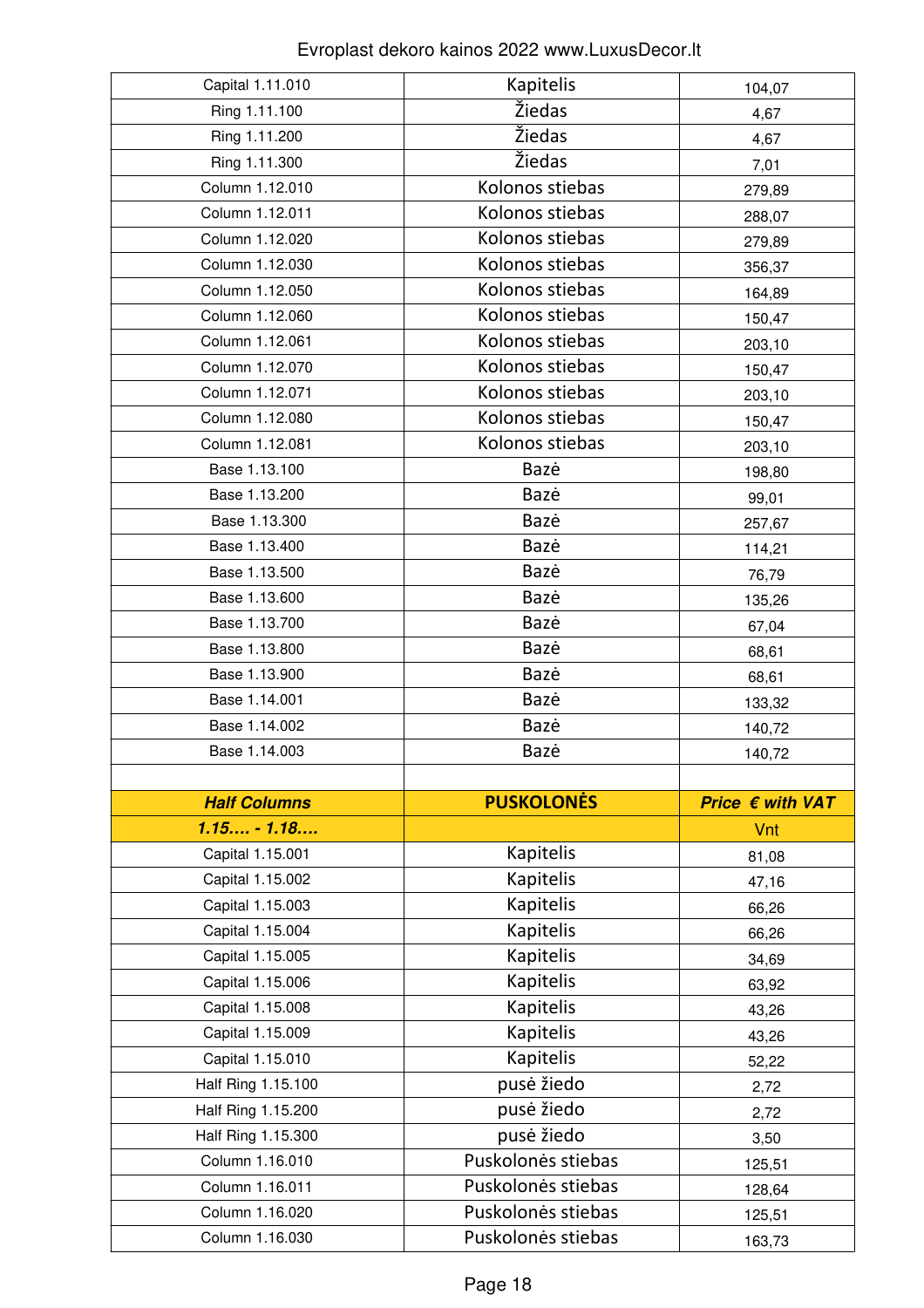| Column 1.16.050                      | Puskolonės stiebas          | 73,67              |
|--------------------------------------|-----------------------------|--------------------|
| Column 1.16.060                      | Puskolonės stiebas          | 75,23              |
| Column 1.16.061                      | Puskolonės stiebas          | 101,74             |
| Column 1.16.070                      | Puskolonės stiebas          | 75,23              |
| Column 1.16.071                      | Puskolonės stiebas          | 101,74             |
| Column 1.16.080                      | Puskolonės stiebas          | 75,23              |
| Column 1.16.081                      | Puskolonės stiebas          | 101,74             |
| Base 1.17.100                        | Pusė bažės                  | 88,49              |
| Base 1.17.200                        | Pusė bažės                  | 38,59              |
| Base 1.17.300                        | Pusė bažės                  | 118,11             |
| Base 1.17.400                        | Pusė bažės                  | 51,83              |
| Base 1.17.500                        | Pusė bažės                  | 34,69              |
| Base 1.17.600                        | Pusė bažės                  | 64,70              |
| Base 1.17.700                        | Pusė bažės                  | 33,52              |
| Base 1.17.800                        | Pusė bažės                  | 34,30              |
| Base 1.17.900                        | Pusė bažės                  | 34,30              |
| Base 1.18.001                        | Pusė bažės                  | 70,56              |
| Base 1.18.002                        | Pusė bažės                  | 66,65              |
| Base 1.18.003                        | Pusė bažės                  | 70,56              |
|                                      |                             |                    |
| <b>Corbels</b>                       | <b>KONSOLĖS/KRONŠTEINAI</b> | VNT kaina € su PVM |
| 1.19                                 |                             | Vnt                |
| Corbel 1.19.001                      | Konsolė                     | 33,52              |
|                                      |                             |                    |
| Corbel 1.19.002                      | Konsolė                     | 24,94              |
| Corbel 1.19.003                      | Konsolė                     | 24,94              |
| Corbel 1.19.004                      | Konsolė                     | 24,94              |
| Corbel 1.19.005                      | Konsolė                     | 27,67              |
| Corbel 1.19.006                      | Konsolė                     | 88,49              |
| Corbel 1.19.007                      | Konsolė                     | 24,55              |
| Corbel 1.19.008                      | Konsolė                     | 24,55              |
| Corbel 1.19.009                      | Konsolė                     | 24,55              |
| Corbel 1.19.010                      | Konsolė                     | 24,55              |
| Corbel 1.19.011                      | Konsolė                     | 24,94              |
| Corbel 1.19.012                      | Konsolė                     | 24,55              |
| Corbel 1.19.013                      | Konsolė                     | 30,02              |
| Corbel 1.19.014                      | Konsolė                     | 25,72              |
| Corbel 1.19.015                      | Konsolė                     | 24,55              |
| Corbel 1.19.016                      | Konsolė                     | 25,72              |
| Corbel 1.19.017                      | Konsolė                     | 26,89              |
| Corbel 1.19.018                      | Konsolė                     | 33,14              |
| Corbel 1.19.137                      | Konsolė                     | 5,06               |
|                                      |                             |                    |
| <b>Pilasters</b>                     | <b>PILIASTRAI</b>           | VNT kaina € su PVM |
| $1.21 - 1.23$                        |                             | Vnt                |
| Capital 1.21.001<br>Capital 1.21.002 | Kapitelis<br>Kapitelis      | 26,89              |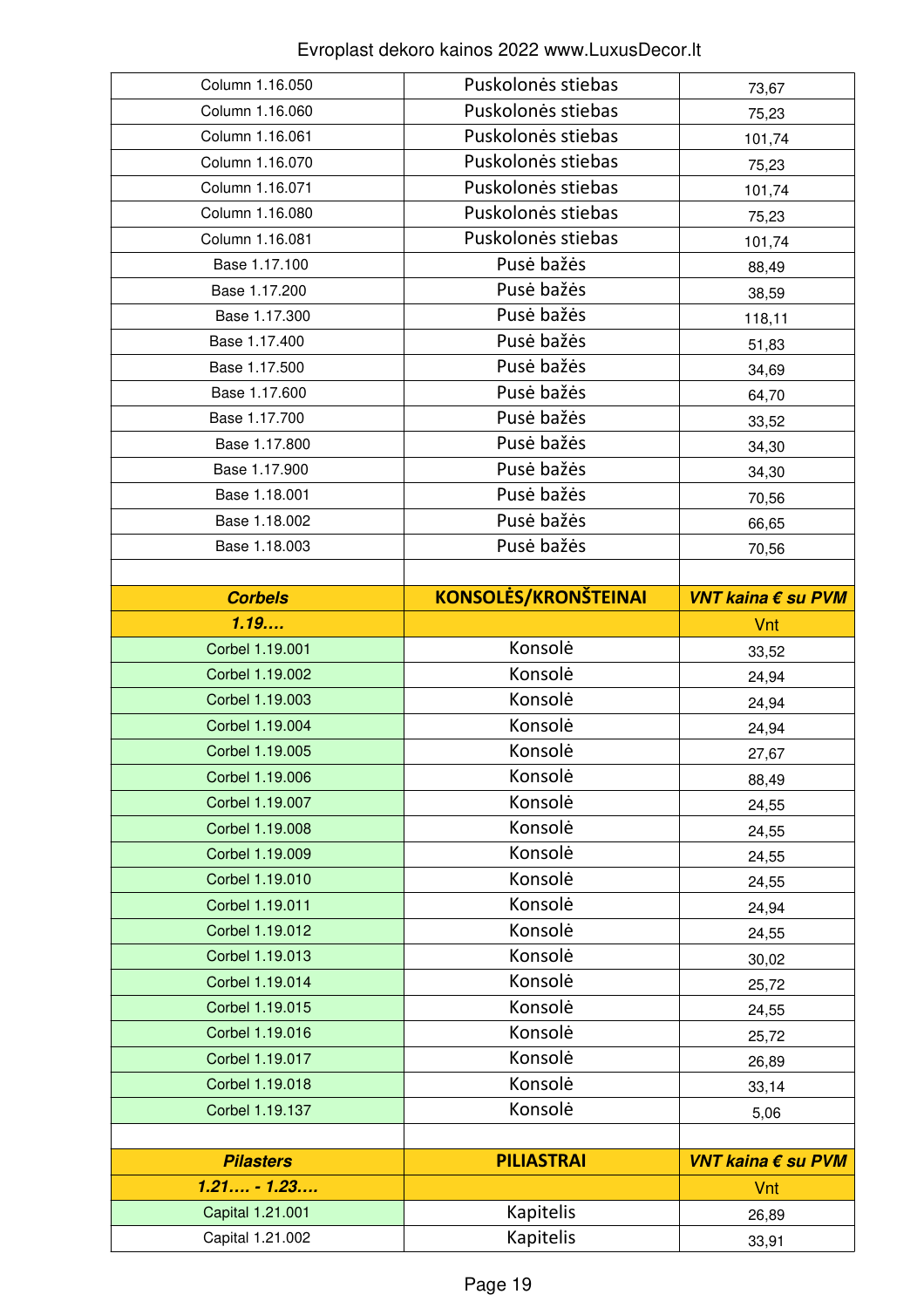| Capital 1.21.003                                                  | Kapitelis                                     | 29,63      |
|-------------------------------------------------------------------|-----------------------------------------------|------------|
| Capital 1.21.004                                                  | Kapitelis                                     | 31,17      |
| Capital 1.21.005                                                  | Kapitelis                                     | 33,52      |
| Capital 1.21.006                                                  | Kapitelis                                     | 31,56      |
| Capital 1.21.007                                                  | Kapitelis                                     | 30,02      |
| Capital 1.21.008                                                  | Kapitelis                                     | 24,94      |
| Pilaster 1.22.010                                                 | Piliastras                                    | 38,59      |
| Pilaster 1.22.020                                                 | Piliastras                                    | 61,20      |
| Pilaster 1.22.030                                                 | Piliastras                                    | 46,77      |
| Pilaster 1.22.040                                                 | Piliastras                                    | 49,51      |
| Pilaster 1.22.050                                                 | Piliastras                                    | 37,03      |
| Pilaster 1.22.200                                                 | Piliastras                                    | 70,17      |
| Base 1.23.100                                                     | Bazė                                          | 31,56      |
| Base 1.23.200                                                     | Bazė                                          | 45,21      |
| Base 1.23.300                                                     | Bazė                                          | 35,86      |
| Base 1.23.400                                                     | Bazė                                          | 48,34      |
| Base 1.23.500                                                     | Bazė                                          | 34,69      |
| Base 1.23.600                                                     | Bazė                                          | 26,11      |
|                                                                   |                                               |            |
| <b>Flexible Arhitravs</b>                                         | <b>ARCHITRAVAI</b>                            | 2m         |
| Flex Arhitrav 1.26.001                                            | Architravas lankstus                          | 82,63      |
| Flex Arhitrav 1.26.002                                            | Architravas lankstus                          | 82,63      |
| Flex Arhitrav 1.26.003                                            | Architravas lankstus                          | 84,58      |
|                                                                   |                                               |            |
|                                                                   |                                               |            |
| <b>Arhitravs</b>                                                  | <b>ARCHITRAVAI</b>                            | 2m         |
| Architrav 1.26.001                                                | Architravas                                   | 41,31      |
| Architrav 1.26.002                                                | Architravas                                   | 41,31      |
| Architrav 1.26.003                                                | Architravas                                   | 42,48      |
|                                                                   |                                               |            |
| <b>6.XX.XXX</b>                                                   | <b>GRINDJUOSTĖS kietos</b>                    | 2m         |
| Floor Profile 6.53.101                                            | GRINDJUOSTĖ – polimer                         | 18,39      |
| Floor Profile 6.53.102                                            | GRINDJUOSTĖ – polimer                         | 19,19      |
| Floor Profile 6.53.103                                            | GRINDJUOSTĖ – polimer                         | 17,61      |
| Floor Profile 6.53.104                                            | GRINDJUOSTĖ – polimer                         | 17,87      |
| Floor Profile 6.53.105                                            | GRINDJUOSTĖ – polimer                         | 19,71      |
| Floor Profile 6.53.106                                            | GRINDJUOSTĖ – polimer                         | 16,03      |
| Floor Profile 6.53.107                                            | GRINDJUOSTĖ – polimer                         | 15,23      |
| Floor Profile 6.53.108                                            | GRINDJUOSTĖ – polimer                         | 17,60      |
| Floor Profile 6.53.109                                            | GRINDJUOSTĖ – polimer                         | 17,09      |
| Floor Profile 6.53.110                                            | GRINDJUOSTĖ – polimer                         | 18,93      |
| Floor Profile 6.53.112                                            | GRINDJUOSTĖ – polimer                         | 15,25      |
|                                                                   |                                               |            |
| <b>Glue</b>                                                       | <b>KLIJAI</b>                                 | <b>Vnt</b> |
| Glue for joints EVROPLAST 290ml<br>Glue for joints EVROPLAST 60ml | klijai siūlems (100m)<br>klijai siūlems (20m) | 27,00      |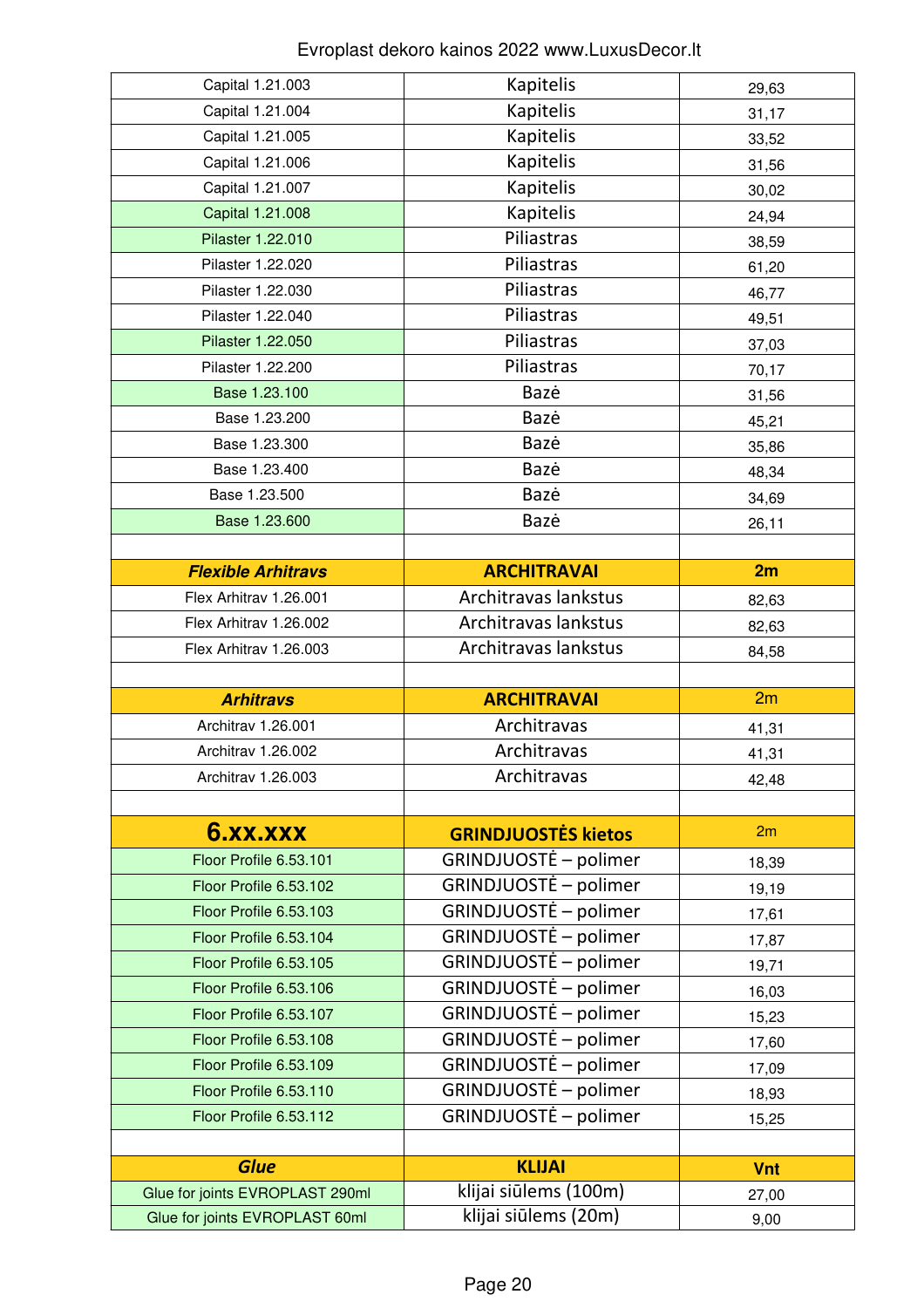| Installation glue FIX ALL 290ml      | klijai montavinui (20m)    | 12,00              |  |
|--------------------------------------|----------------------------|--------------------|--|
| Universal glue EVROPLAST 290ml       | klijai siūlems (20m)       | 14,53              |  |
| <b>Kolekcija MAURITANIA</b>          |                            |                    |  |
|                                      |                            |                    |  |
| Cornice 1.50.501                     |                            | VNT kaina € su PVM |  |
| Cornice 1.50.501 FLEX                | Karnizas                   | 47,94              |  |
| Cornice 1.50.502                     | Karnizas                   | 95,89              |  |
| <b>Cornice 1.50.502 FLEX</b>         | Karnizas                   | 63,54              |  |
| Cornice 1.50.503                     | Karnizas                   | 127,09             |  |
| <b>Cornice 1.50.503 FLEX</b>         | Karnizas                   | 53,80              |  |
|                                      | Karnizas                   | 107,60             |  |
| Cornice 1.50.504                     | Karnizas                   | 99,40              |  |
| Cornice 1.50.524                     | Karnizas                   | 99,40              |  |
| Moulding 1.51.501                    | Moldingas                  | 41,71              |  |
| Moulding 1.51.501 FLEX               | Moldingas                  | 83,43              |  |
| Moulding 1.51.502                    | Moldingas                  | 44,05              |  |
| Moulding 1.51.502 FLEX               | Moldingas                  | 88,11              |  |
| Moulding 1.51.503                    | Moldingas                  | 31,19              |  |
| Moulding 1.51.503 FLEX               | Moldingas                  | 62,37              |  |
| Moulding 1.51.504                    | Moldingas                  | 19,88              |  |
| Moulding 1.51.504 FLEX               | Moldingas                  | 39,76              |  |
| Moulding 1.51.510                    | Moldingas                  | 33,53              |  |
| Moulding 1.51.510 FLEX               | Moldingas                  | 67,06              |  |
| Moulding 1.51.513                    | Moldingas                  | 39,76              |  |
| Moulding 1.51.513 FLEX               | Moldingas                  | 79,52              |  |
| Moulding 1.51.518                    | Moldingas                  | 101,74             |  |
| Moulding 1.51.518 FLEX               | Moldingas                  | 203,49             |  |
| Floor Profile 1.53.501               | GRINDJUOSTĖ poliuretano    | 40,93              |  |
| Floor Profile 1.53.501 FLEX          | GRINDJUOSTĖ poliuretano    | 81,86              |  |
| Ceiling Rose 1.56.501                | Rozetė                     | 26,50              |  |
| Ceiling Rose 1.56.502                | Rozetė                     | 47,55              |  |
| Ceiling Rose 1.56.503                | Rozetė                     | 111,88             |  |
| Ceiling Rose (FLEX) 1.56.511         | Rozetė lanksti             | 13,26              |  |
| Element for the arch (FLEX) 1.61.511 | Arkinis elementas lankstus | 161,39             |  |
| Ornament 1.60.501                    | Ornamentas                 | 9,75               |  |
| Ornament 1.60.503                    | Ornamentas                 | 7,40               |  |
| Decorative panel 1.59.501            | Panelė dekoratyvinė        | 28,45              |  |
| Decorative panel 1.59.503            | Panelė dekoratyvinė        | 38,20              |  |
| Ceiling panel 1.57.501               | Lubunė panelė              | 38,98              |  |
| Ceiling panel 1.57.502               | Lubunė panelė              | 12,48              |  |
| Ceiling panel 1.57.503               | Lubunė panelė              | 28,45              |  |
| Ceiling panel 1.57.504               | Lubunė panelė              | 12,87              |  |
|                                      |                            |                    |  |

| <b>Kolekcija LINES</b> |                 |                    |
|------------------------|-----------------|--------------------|
|                        |                 |                    |
| <b>CORNICE</b>         | <b>KARNIZAI</b> | VNT kaina € su PVM |
| Cornice 6.50.701       | Karnizas kietas | 6.25               |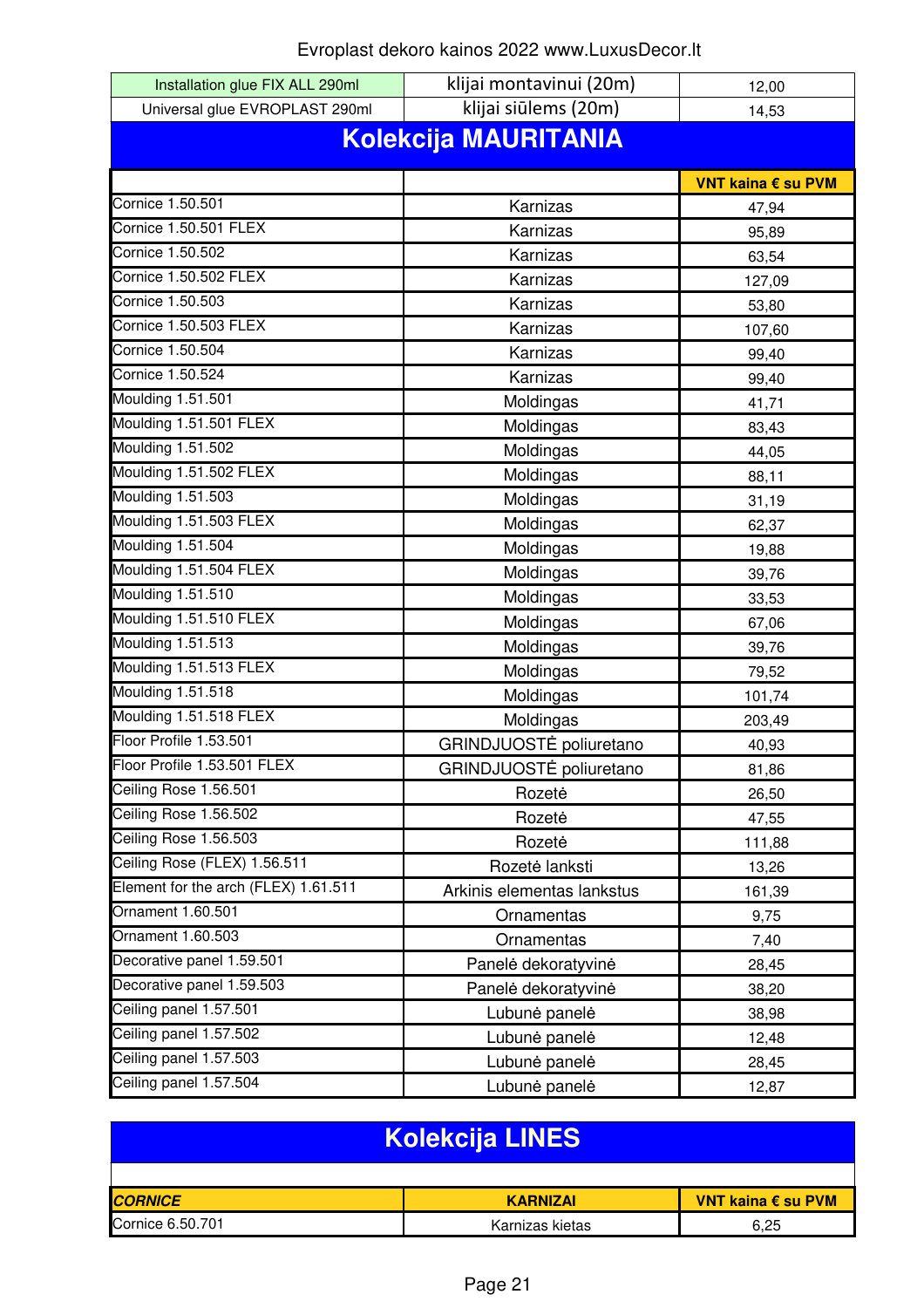| Cornice 6.50.702       | Karnizas kietas     | 12,48 |
|------------------------|---------------------|-------|
| Cornice 6.50.703       | Karnizas kietas     | 10,15 |
| Cornice 6.50.704       | Karnizas kietas     | 17,16 |
| Cornice 6.50.705       | Karnizas kietas     | 14,04 |
| Cornice 6.50.706       | Karnizas kietas     | 25,74 |
| Cornice 6.50.708       | Karnizas kietas     | 10,92 |
| Cornice 6.50.709       | Karnizas kietas     | 23,78 |
| Cornice 1.50.710       | Karnizas            | 59,65 |
| <b>Moulding</b>        | <b>JUOSTOS</b>      |       |
| Moulding 1.51.701      | Juosta              | 27,69 |
| Moulding 6.51.702      | Juosta kieta        | 7,03  |
| Moulding 6.51.703      | Juosta kieta        | 9,76  |
| Moulding 6.51.704      | Juosta kieta        | 13,65 |
| Moulding 6.51.705      | Juosta kieta        | 9,37  |
| Moulding 6.51.706      | Juosta kieta        | 12,87 |
| Moulding 6.51.707      | Juosta kieta        | 13,65 |
| Moulding 6.51.708      | Juosta kieta        | 17,55 |
| Moulding 6.51.710      | Juosta kieta        | 12,48 |
| <b>Floor Profile</b>   | <b>GRINDJUOSTĖS</b> |       |
| Floor Profile 6.53.701 | Grindjuostė kieta   | 18,33 |
| Floor Profile 6.53.702 | Grindjuostė kieta   | 10,92 |
| Floor Profile 6.53.703 | Grindjuostė kieta   | 17,55 |
| Floor Profile 6.53.704 | Grindjuostė kieta   | 19,50 |
| Floor Profile 6.53.705 | Grindjuostė kieta   | 14,82 |
| <b>Ceiling Rose</b>    | <b>ROZETĖS</b>      |       |
| Ceiling Rose 1.56.701  | Rozetė              | 51,08 |
| Ceiling Rose 1.56.702  | Rozetė              | 31,19 |
| Ceiling Rose 1.56.703  | Rozetė              | 12,48 |
| Ceiling Rose 1.56.705  | Rozetė              | 32,36 |
| Ceiling Rose 1.56.707  | Rozetė              | 31,58 |
| Ceiling Rose 1.56.708  | Rozetė              | 38,60 |
| Ceiling Rose 1.56.709  | Rozetė              | 22,61 |
| Ceiling Rose 1.56.710  | Rozete              | 49,91 |

| FASADO APDAILOS ELEMENTAI |                 |                    |  |
|---------------------------|-----------------|--------------------|--|
|                           |                 |                    |  |
| 4.01                      |                 | VNT kaina € su PVM |  |
| 4.01.101                  | Fasado karnizas | 187,88             |  |
| 4.01.103                  | Fasado karnizas | 281,61             |  |
| 4.01.111                  | Fasado karnizas | 94,14              |  |
| 4.01.113                  | Fasado karnizas | 142,44             |  |
| 4.01.121                  | Fasado karnizas | 94,14              |  |
| 4.01.123                  | Fasado karnizas | 142,44             |  |
| 4.01.131                  | Fasado karnizas | 73,27              |  |
| 4.01.133                  | Fasado karnizas | 111,74             |  |
| 4.01.201                  | Fasado karnizas | 218,99             |  |
| 4.01.202                  | Fasado karnizas | 234,54             |  |
| 4.01.211                  | Fasado karnizas | 92,92              |  |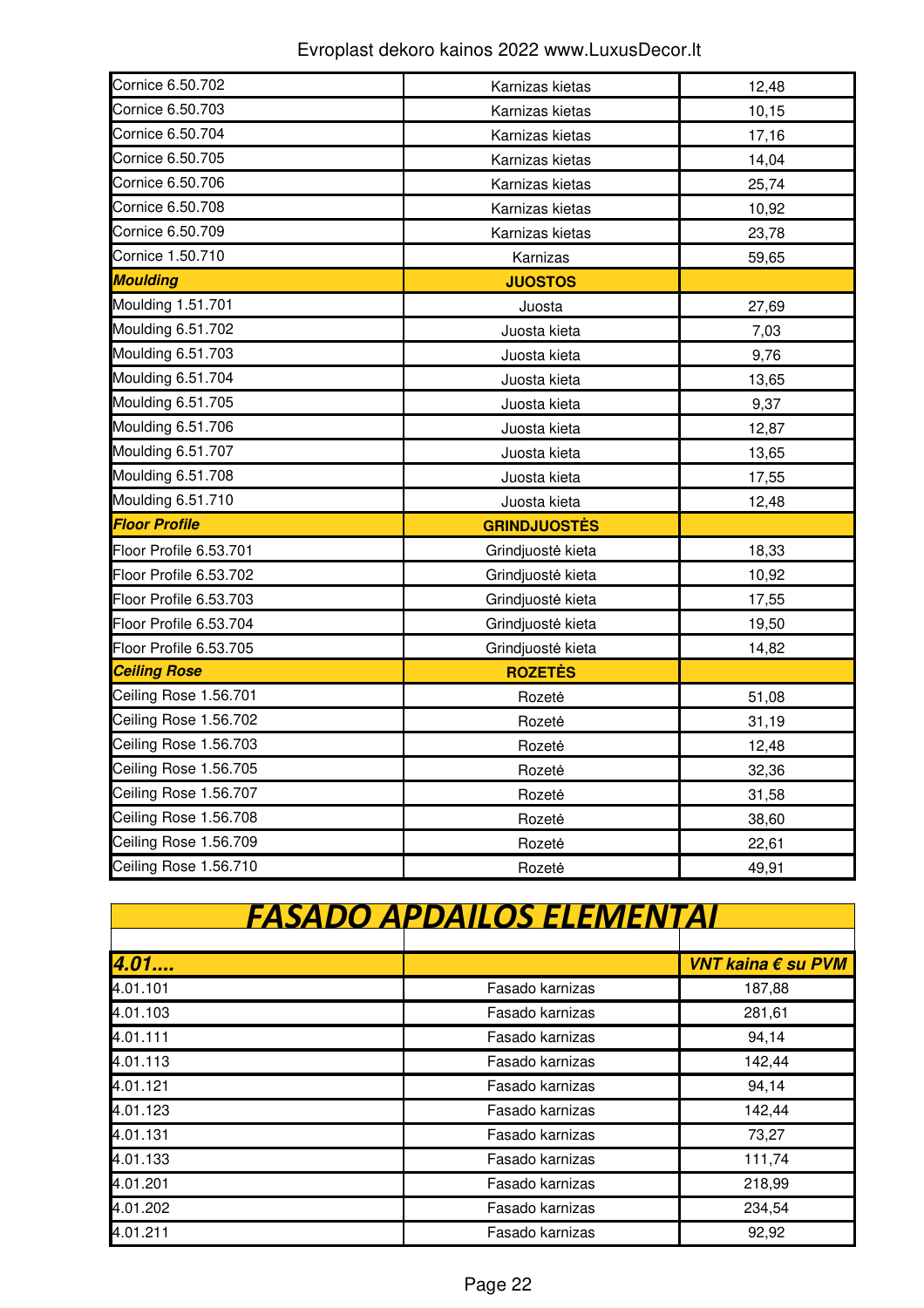| 4.01.212 | Fasado karnizas | 99,47              |
|----------|-----------------|--------------------|
| 4.01.221 | Fasado karnizas | 92,92              |
| 4.01.222 | Fasado karnizas | 99,47              |
| 4.01.231 | Fasado karnizas | 68,77              |
| 4.01.232 | Fasado karnizas | 73,68              |
| 4.01.301 | Fasado karnizas | 203,43             |
| 4.01.302 | Fasado karnizas | 218,99             |
| 4.01.311 | Fasado karnizas | 91,69              |
| 4.01.312 | Fasado karnizas | 99,06              |
| 4.01.321 | Fasado karnizas | 91,69              |
| 4.01.322 | Fasado karnizas | 99,06              |
| 4.01.331 | Fasado karnizas | 69,58              |
| 4.01.332 | Fasado karnizas | 74,91              |
|          |                 |                    |
| 4.02     |                 | VNT kaina € su PVM |
| 4.02.101 | Fasado karnizas | 234,54             |
| 4.02.111 | Fasado karnizas | 106,01             |
| 4.02.121 | Fasado karnizas | 106,01             |
| 4.02.131 | Fasado karnizas | 79,41              |
| 4.02.201 | Fasado karnizas | 215,71             |
| 4.02.211 | Fasado karnizas | 88,00              |
| 4.02.221 | Fasado karnizas | 88,00              |
| 4.02.231 | Fasado karnizas | 64,26              |
| 4.02.301 | Fasado karnizas | 234,54             |
| 4.02.311 | Fasado karnizas | 101,92             |
| 4.02.321 | Fasado karnizas | 101,92             |
| 4.02.331 | Fasado karnizas | 76,13              |
|          |                 |                    |
| 4.03     |                 | VNT kaina € su PVM |
| 4.03.101 | Fasado apvadas  | 109,70             |
| 4.03.102 | Fasado apvadas  | 106,42             |
| 4.03.131 | Fasado apvadas  | 6,96               |
| 4.03.132 | Fasado apvadas  | 8,60               |
| 4.03.201 | Fasado apvadas  | 78,18              |
| 4.03.202 | Fasado apvadas  | 87,59              |
| 4.03.231 | Fasado apvadas  | 6,96               |
| 4.03.232 | Fasado apvadas  | 6,96               |
| 4.03.301 | Fasado apvadas  | 56,49              |
| 4.03.302 | Fasado apvadas  | 87,59              |
| 4.03.331 | Fasado apvadas  | 6,96               |
| 4.03.332 | Fasado apvadas  | 7,37               |
|          |                 |                    |
| 4.04     |                 | VNT kaina € su PVM |
| 4.04.101 | Fasado apvadas  | 62,63              |
| 4.04.102 | Fasado apvadas  | 84,73              |
| 4.04.131 | Fasado apvadas  | 6,96               |
| 4.04.132 | Fasado apvadas  | 6,96               |
| 4.04.201 | Fasado apvadas  |                    |
|          |                 | 78,18              |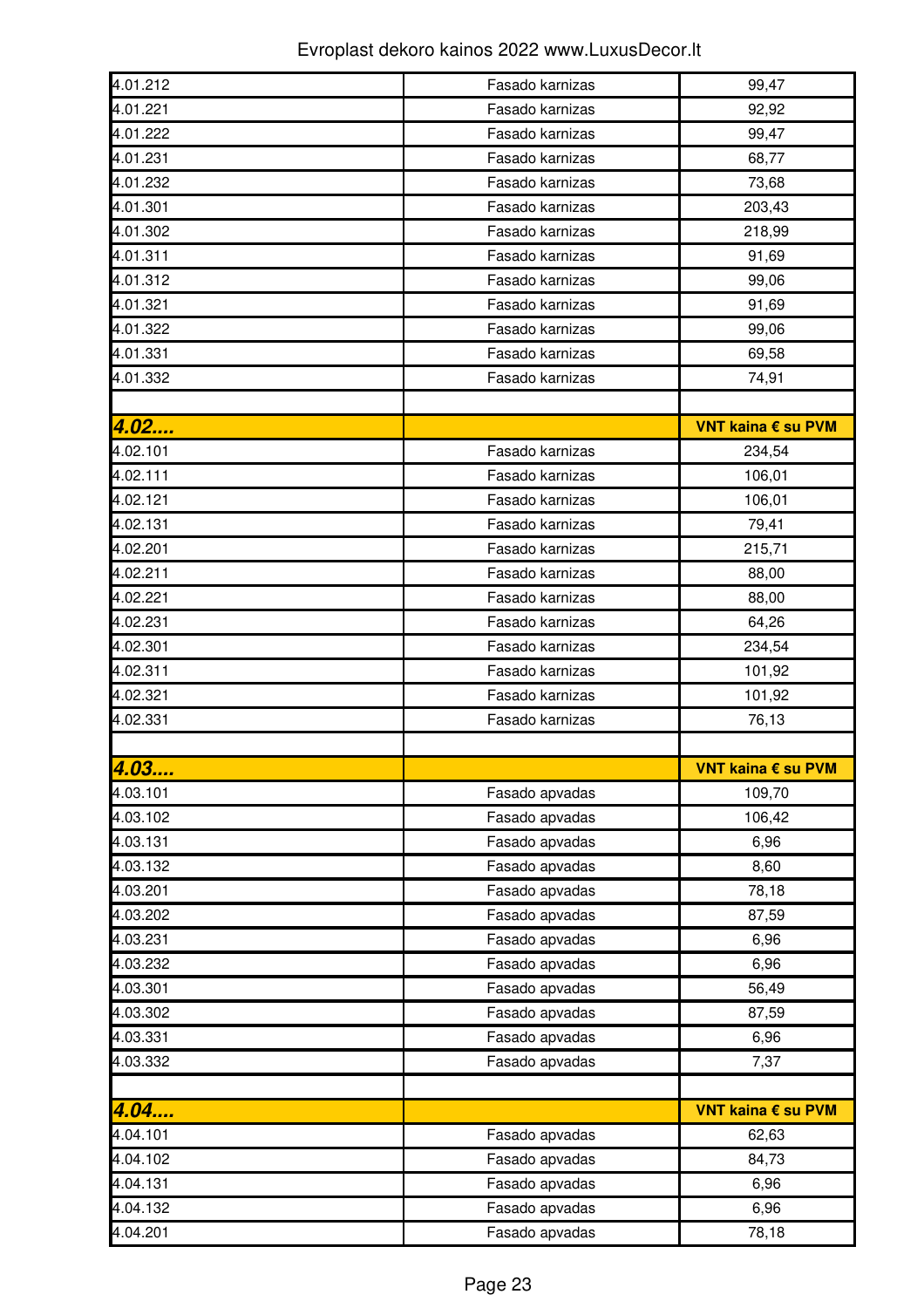| 4.04.202 | Fasado apvadas           | 100,28             |
|----------|--------------------------|--------------------|
| 4.04.231 | Fasado apvadas           | 6,96               |
| 4.04.232 | Fasado apvadas           | 6,96               |
| 4.04.301 | Fasado apvadas           | 59,76              |
| 4.04.302 | Fasado apvadas           | 100,28             |
| 4.04.331 | Fasado apvadas           | 6,96               |
| 4.04.332 | Fasado apvadas           | 6,96               |
|          |                          |                    |
| 4.05     |                          | VNT kaina € su PVM |
| 4.05.101 | Fasado elementas         | 22,51              |
| 4.05.102 | Fasado elementas         | 21,28              |
|          |                          |                    |
| 4.06     |                          | VNT kaina € su PVM |
| 4.06.101 | Fasado elementas         | 12,28              |
|          |                          |                    |
| 4.07     |                          | VNT kaina € su PVM |
| 4.07.101 | Fasado elementas         | 4,09               |
|          |                          |                    |
| 4.08     |                          | VNT kaina € su PVM |
| 4.08.301 | Fasado elementas         | 6,96               |
| 4.08.302 | Fasado elementas         | 4,09               |
|          |                          |                    |
| 4.11     |                          | VNT kaina € su PVM |
| 4.11.101 | Fasado kolonos kapitelis | 92,92              |
| 4.11.102 | Fasado kolonos kapitelis | 154,79             |
| 4.11.301 | Fasado kolonos kapitelis | 117,07             |
| 4.11.302 | Fasado kolonos kapitelis | 319,93             |
| 4.11.201 | Fasado kolonos kapitelis | 82,68              |
| 4.11.202 | Fasado kolonos kapitelis | 216,56             |
|          |                          |                    |
| 4.12     |                          | VNT kaina € su PVM |
| 4.12.001 | Fasado kolonos fustas    | 151,32             |
| 4.12.002 | Fasado kolonos fustas    | 154,79             |
| 4.12.003 | Fasado kolonos fustas    | 108,08             |
| 4.12.004 | Fasado kolonos fustas    | 150,66             |
| 4.12.005 | Fasado kolonos fustas    | 108,08             |
| 4.12.101 | Fasado kolonos fustas    | 550,13             |
| 4.12.102 | Fasado kolonos fustas    | 343,83             |
| 4.12.201 | Fasado kolonos fustas    | 446,98             |
| 4.12.202 | Fasado kolonos fustas    | 412,60             |
| 4.12.301 | Fasado kolonos fustas    | 343,83             |
|          |                          |                    |
| 4.13     |                          | VNT kaina € su PVM |
| 4.13.001 | Fasado kolonos bazė      | 117,30             |
| 4.13.002 | Fasado kolonos bazė      | 131,10             |
| 4.13.101 | Fasado kolonos bazė      | 96,60              |
| 4.13.301 | Fasado kolonos bazė      | 75,72              |
|          |                          |                    |
| 4.13.302 | Fasado kolonos bazė      | 96,60              |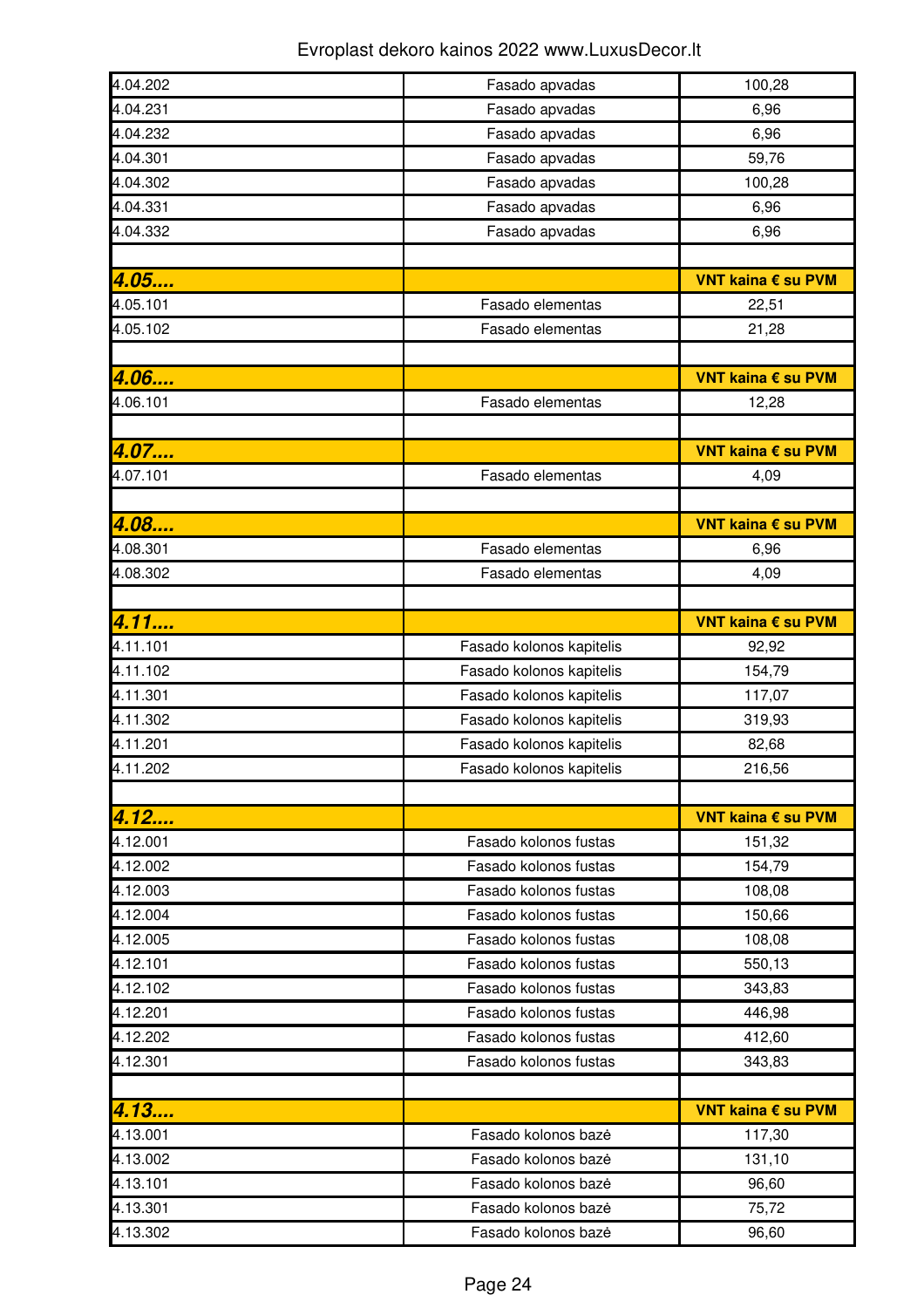| 4.13.201             | Fasado kolonos bazė                            | 96,60              |
|----------------------|------------------------------------------------|--------------------|
| 4.13.202             | Fasado kolonos bazė                            | 68,77              |
|                      |                                                |                    |
| 4.15                 |                                                | VNT kaina € su PVM |
| 4.15.101             | Fasado puskolones kapitelis                    | 42,57              |
| 4.15.102             | Fasado puskolonės kapitelis                    | 70,40              |
| 4.15.201             | Fasado puskolonės kapitelis                    | 37,66              |
| 4.15.202             | Fasado puskolonės kapitelis                    | 98,24              |
| 4.15.301             | Fasado puskolonės kapitelis                    | 53,21              |
| 4.15.302             | Fasado puskolonės kapitelis                    | 147,36             |
|                      |                                                |                    |
| 4.16                 |                                                | VNT kaina € su PVM |
| 4.16.001             | Pusinės kolonos fustas                         | 68,77              |
| 4.16.002             | Pusinės kolonos fustas                         | 70,40              |
| 4.16.003             | Pusinės kolonos fustas                         | 49,12              |
| 4.16.004             | Pusinės kolonos fustas                         | 68,77              |
| 4.16.005             | Pusinės kolonos fustas                         | 49,12              |
| 4.16.101             | Pusinės kolonos fustas                         | 250,10             |
| 4.16.102             | Pusinės kolonos fustas                         | 156,36             |
| 4.16.201             | Pusinės kolonos fustas                         | 203,43             |
| 4.16.202             | Pusinės kolonos fustas                         | 187,88             |
| 4.16.301             | Pusinės kolonos fustas                         | 156,36             |
|                      |                                                |                    |
| 4.17                 |                                                | VNT kaina € su PVM |
| 4.17.001             | Fasado puskolonės bazė                         | 53,21              |
| 4.17.002             | Fasado puskolonės bazė                         | 59,76              |
| 4.17.101             | Fasado puskolonės bazė                         | 43,80              |
| 4.17.201             | Fasado puskolonės bazė                         | 43,80              |
| 4.17.202             | Fasado puskolonės bazė                         | 31,52              |
| 4.17.301             | Fasado puskolonės bazė                         | 34,38              |
| 4.17.302             | Fasado puskolonės bazė                         | 43,80              |
|                      |                                                |                    |
| 4.21                 |                                                | VNT kaina € su PVM |
| 4.21.101             | Fasado piliastro kapitelis                     | 33,16              |
| 4.21.201             | Fasado piliastro kapitelis                     | 33,16              |
| 4.21.301             | Fasado piliastro kapitelis                     | 47,07              |
|                      |                                                |                    |
| 4.22                 |                                                | VNT kaina € su PVM |
| 4.22.101             | Fasado poliastro liemuo                        | 156,36             |
| 4.22.102             | Fasado poliastro liemuo                        | 140,81             |
| 4.22.201             | Fasado poliastro liemuo                        | 140,81             |
| 4.22.202             | Fasado poliastro liemuo                        | 140,81             |
| 4.22.301             | Fasado poliastro liemuo                        | 144,08             |
| 4.22.302             | Fasado poliastro liemuo                        | 125,25             |
|                      |                                                |                    |
| 4.23                 |                                                |                    |
|                      |                                                | VNT kaina € su PVM |
| 4.23.101<br>4.23.201 | Fasado piliastro baze<br>Fasado piliastro bazė | 33,16<br>33,16     |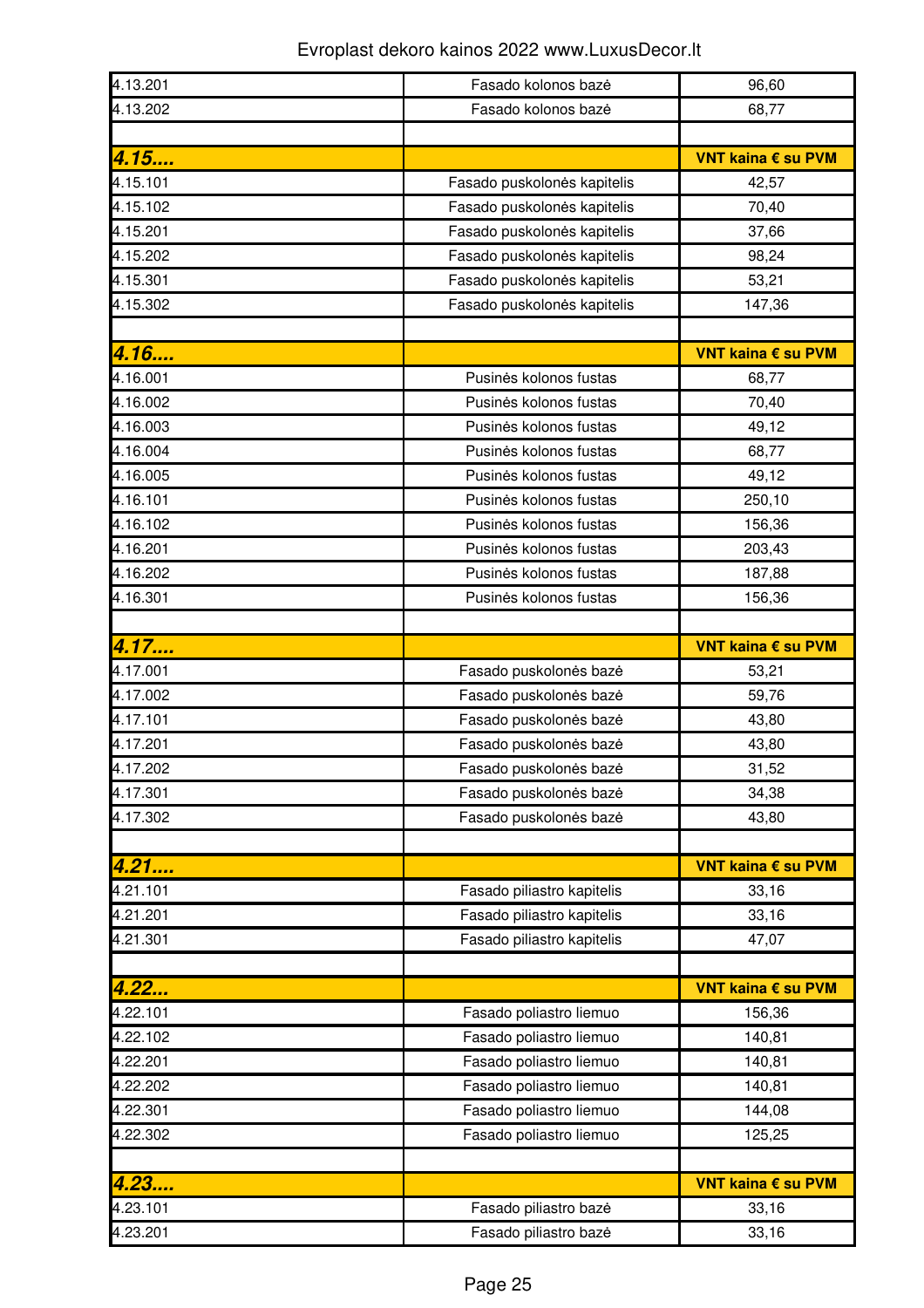| 4.23.301 | Fasado piliastro baze      | 33,16              |
|----------|----------------------------|--------------------|
|          |                            |                    |
| 4.31     |                            | VNT kaina € su PVM |
| 4.31.101 | Karnizo kampinis elementas | 243,96             |
| 4.31.111 | Karnizo kampinis elementas | 110,11             |
| 4.31.121 | Karnizo kampinis elementas | 110,11             |
| 4.31.131 | Karnizo kampinis elementas | 83,50              |
| 4.31.201 | Karnizo kampinis elementas | 156,36             |
| 4.31.202 | Karnizo kampinis elementas | 171,91             |
| 4.31.211 | Karnizo kampinis elementas | 60,58              |
| 4.31.212 | Karnizo kampinis elementas | 66,31              |
| 4.31.221 | Karnizo kampinis elementas | 60,58              |
| 4.31.222 | Karnizo kampinis elementas | 66,31              |
| 4.31.231 | Karnizo kampinis elementas | 43,39              |
| 4.31.232 | Karnizo kampinis elementas | 47,48              |
| 4.31.301 | Karnizo kampinis elementas | 187,88             |
| 4.31.302 | Karnizo kampinis elementas | 156,36             |
| 4.31.311 | Karnizo kampinis elementas | 74,50              |
| 4.31.312 | Karnizo kampinis elementas | 62,22              |
| 4.31.321 | Karnizo kampinis elementas | 74,50              |
| 4.31.322 | Karnizo kampinis elementas | 62,22              |
| 4.31.331 | Karnizo kampinis elementas | 54,03              |
| 4.31.332 | Karnizo kampinis elementas | 45,03              |
|          |                            |                    |
|          |                            |                    |
| 4.32     |                            | VNT kaina € su PVM |
| 4.32.101 | Karnizo kampinis elementas | 125,25             |
| 4.32.111 | Karnizo kampinis elementas | 41,34              |
| 4.32.121 | Karnizo kampinis elementas | 41,34              |
| 4.32.131 | Karnizo kampinis elementas | 27,83              |
| 4.32.201 | Karnizo kampinis elementas | 156,36             |
| 4.32.202 | Karnizo kampinis elementas | 156,36             |
| 4.32.211 | Karnizo kampinis elementas | 50,76              |
| 4.32.212 | Karnizo kampinis elementas | 50,76              |
| 4.32.221 | Karnizo kampinis elementas | 50,76              |
| 4.32.222 | Karnizo kampinis elementas | 50,76              |
| 4.32.231 | Karnizo kampinis elementas | 33,56              |
| 4.32.232 | Karnizo kampinis elementas | 33,56              |
| 4.32.301 | Karnizo kampinis elementas | 156,36             |
| 4.32.302 | Karnizo kampinis elementas | 144,08             |
| 4.32.311 | Karnizo kampinis elementas | 52,80              |
| 4.32.312 | Karnizo kampinis elementas | 48,30              |
| 4.32.321 | Karnizo kampinis elementas | 52,80              |
| 4.32.322 | Karnizo kampinis elementas | 48,30              |
| 4.32.331 | Karnizo kampinis elementas | 35,61              |
| 4.32.332 | Karnizo kampinis elementas | 32,75              |
|          |                            |                    |
| 4.33     |                            | VNT kaina € su PVM |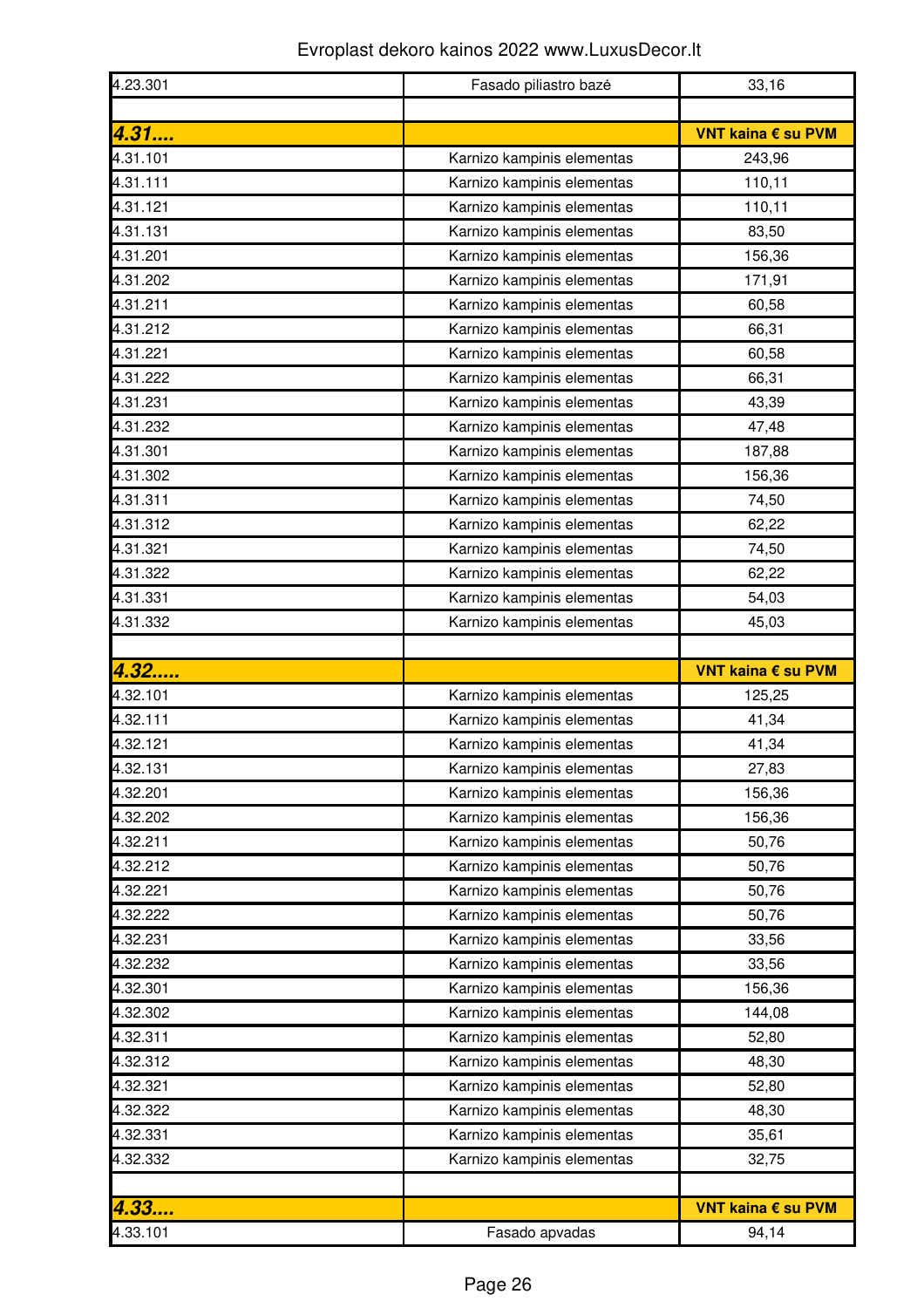| 4.33.102 | Fasado apvadas         | 47,07              |
|----------|------------------------|--------------------|
| 4.33.131 | Fasado apvadas         | 9,82               |
| 4.33.132 | Fasado apvadas         | 6,96               |
| 4.33.201 | Fasado apvadas         | 109,70             |
| 4.33.202 | Fasado apvadas         | 59,76              |
| 4.33.231 | Fasado apvadas         | 9,82               |
| 4.33.232 | Fasado apvadas         | 6,96               |
| 4.33.301 | Fasado apvadas         | 56,49              |
| 4.33.302 | Fasado apvadas         | 47,07              |
| 4.33.331 | Fasado apvadas         | 6,96               |
| 4.33.332 | Fasado apvadas         | 6,96               |
|          |                        |                    |
| 4.34     |                        | VNT kaina € su PVM |
| 4.34.101 | Fasado apvadas         | 94,14              |
| 4.34.102 | Fasado apvadas         | 56,49              |
| 4.34.131 | Fasado apvadas         | 11,46              |
| 4.34.132 | Fasado apvadas         | 6,96               |
| 4.34.201 | Fasado apvadas         | 72,04              |
| 4.34.202 | Fasado apvadas         | 62,63              |
| 4.34.231 | Fasado apvadas         | 9,01               |
| 4.34.232 | Fasado apvadas         | 6,96               |
| 4.34.301 | Fasado apvadas         | 78,18              |
| 4.34.302 | Fasado apvadas         | 56,49              |
| 4.34.331 | Fasado apvadas         | 9,01               |
| 4.34.332 | Fasado apvadas         | 6,96               |
|          |                        |                    |
| 4.35     |                        | VNT kaina € su PVM |
| 4.35.101 | Fasado elementas       | 8,19               |
| 4.35.102 | Fasado elementas       | 6,55               |
|          |                        |                    |
| 4.36…    |                        | VNT kaina € su PVM |
| 4.36.101 | Fasado elementas       | 5,73               |
|          |                        |                    |
| 4.37     |                        | VNT kaina € su PVM |
| 4.37.101 | Fasado elementas       | 4,09               |
|          |                        |                    |
| 4.38     |                        | VNT kaina € su PVM |
| 4.38.301 | Fasado elementas       | 4,09               |
| 4.38.302 | Fasado elementas       | 4,09               |
|          |                        |                    |
| 4.41     |                        | VNT kaina € su PVM |
| 4.41.101 | Kolonos kapitelis      | 54,85              |
| 4.41.201 | Kolonos kapitelis      | 36,43              |
| 4.41.301 | Kolonos kapitelis      | 41,34              |
|          |                        |                    |
| 4.42     |                        | VNT kaina € su PVM |
| 4.42.101 | Fasado kolonos stiebas | 151,45             |
| 4.42.201 | Fasado kolonos stiebas | 124,02             |
|          |                        |                    |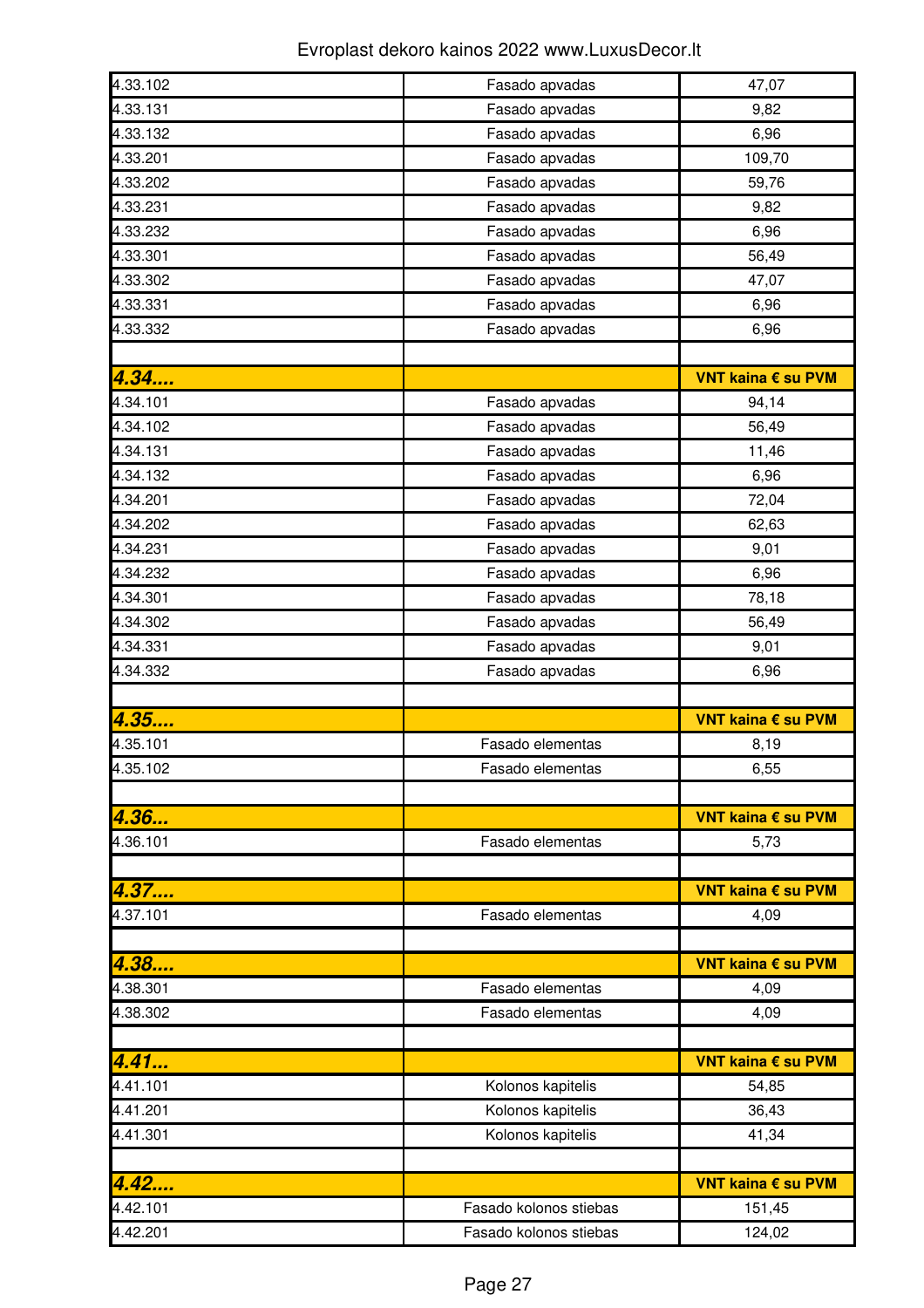| 4.42.301         | Fasado kolonos stiebas           | 103,15                      |
|------------------|----------------------------------|-----------------------------|
|                  |                                  |                             |
| 4.43<br>4.43.101 | Kolonos bazė                     | VNT kaina € su PVM<br>39,29 |
| 4.43.201         | Kolonos bazė                     | 36,43                       |
| 4.43.202         | Kolonos bazė                     | 41,34                       |
| 4.43.301         | Kolonos bazė                     | 41,34                       |
| 4.43.302         | Kolonos bazė                     | 41,34                       |
|                  |                                  |                             |
| 4.45             |                                  | VNT kaina € su PVM          |
| 4.45.101         | Puskolonės kapitelis             | 24,97                       |
| 4.45.201         | Puskolonės kapitelis             | 16,78                       |
| 4.45.301         | Puskolonės kapitelis             | 18,83                       |
|                  |                                  |                             |
| 4.46             |                                  | VNT kaina € su PVM          |
| 4.46.101         | Puskolonės stebas                | 68,77                       |
| 4.46.201         | Puskolonės stebas                | 56,49                       |
| 4.46.301         | Puskolonės stebas                | 47,07                       |
|                  |                                  |                             |
| 4.47             |                                  | VNT kaina € su PVM          |
| 4.47.101         | Puskolonės bazė                  | 18,01                       |
| 4.47.201         | Puskolonės bazė                  | 16,78                       |
| 4.47.301         | Puskolonės bazė                  | 18,83                       |
| 4.47.302         | Puskolonės bazė                  | 18,83                       |
| 4.47.202         | Puskolonės bazė                  | 18,83                       |
|                  |                                  |                             |
| 4.51             |                                  | VNT kaina € su PVM          |
| 4.51.101         | Piliastro kapitelis              | 14,33                       |
| 4.51.201         | Piliastro kapitelis              | 14,33                       |
| 4.51.301         | Piliastro kapitelis              | 18,83                       |
|                  |                                  |                             |
| 4.52             |                                  | VNT kaina € su PVM          |
| 4.52.101         | Piliastro stiebas                | 62,63                       |
| 4.52.102         | Piliastro stiebas                | 62,63                       |
| 4.52.201         | Piliastro stiebas                | 62,63                       |
| 4.52.202         | Piliastro stiebas                | 75,32                       |
| 4.52.301         | Piliastro stiebas                | 47,07                       |
| 4.52.302         | Piliastro stiebas                | 37,66                       |
|                  |                                  |                             |
| 4.53<br>4.53.101 | Piliastro bazė                   | VNT kaina € su PVM          |
| 4.53.201         | Piliastro bazė                   | 14,33                       |
| 4.53.301         |                                  | 16,78                       |
| 4.53.302         | Piliastro bazė<br>Piliastro bazė | 11,87<br>11,87              |
|                  |                                  |                             |
| 4.71             |                                  | VNT kaina € su PVM          |
| 4.71.101         | Turėklų elementas                | 47,07                       |
| 4.71.111         | Turėklų elementas                | 31,52                       |
|                  |                                  |                             |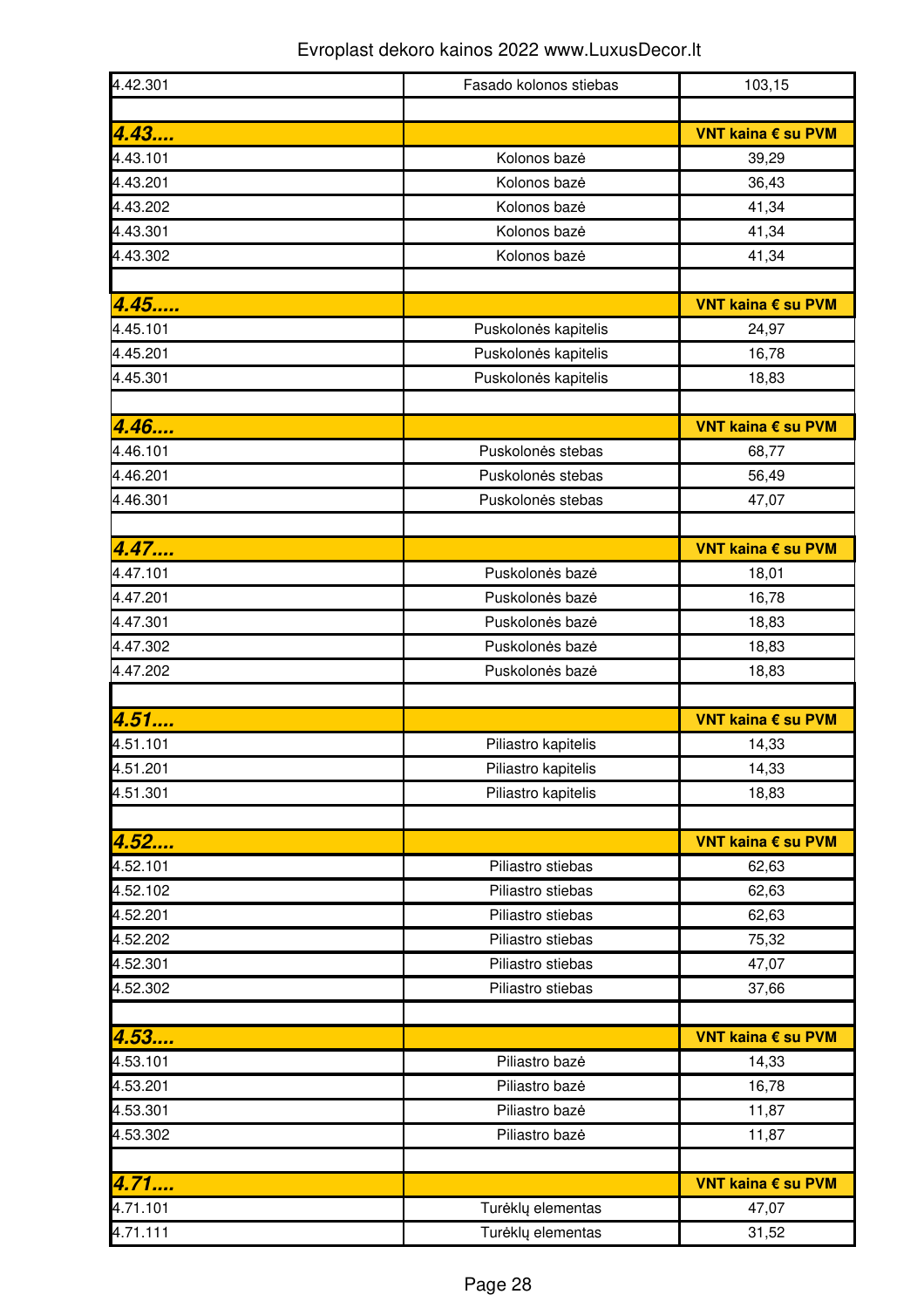| 4.71.201 | Turėklų elementas        | 40,93              |
|----------|--------------------------|--------------------|
| 4.71.211 | Turėklų elementas        | 25,38              |
| 4.72.101 | Turėklų elementas        | 228,40             |
| 4.72.111 | Turėklų elementas        | 140,81             |
| 4.72.201 | Turėklų elementas        | 203,43             |
| 4.72.211 | Turėklų elementas        | 121,98             |
|          |                          |                    |
| 4.73     |                          | VNT kaina € su PVM |
| 4.73.101 | Turėklų elementas        | 20,47              |
| 4.73.111 | Turėklų elementas        | 12,69              |
| 4.73.201 | Turėklų elementas        | 15,96              |
| 4.73.211 | Turėklų elementas        | 9,41               |
|          |                          |                    |
| 4.74     |                          | VNT kaina € su PVM |
| 4.74.101 | Turėklų elementas        | 266,06             |
| 4.74.111 | Turėklų elementas        | 156,36             |
| 4.74.201 | Turėklų elementas        | 218,99             |
| 4.74.211 | Turėklų elementas        | 131,39             |
|          |                          |                    |
| 4.75     |                          | VNT kaina € su PVM |
| 4.75.101 | Turėklų elementas        | 156,36             |
| 4.75.111 | Turėklų elementas        | 94,14              |
| 4.75.201 | Turėklų elementas        | 125,25             |
| 4.75.211 | Turėklų elementas        | 75,32              |
|          |                          |                    |
| 4.76     |                          | VNT kaina € su PVM |
| 4.76.101 | Turėklų elementas        | 25,38              |
| 4.76.111 | Turėklų elementas        | 15,96              |
| 4.76.201 | Turėklų elementas        | 14,33              |
| 4.76.211 | Turėklų elementas        | 9,41               |
|          |                          |                    |
| 4.77     |                          | VNT kaina € su PVM |
| 4.77.101 | Turėklų elementas        | 25,38              |
| 4.77.201 |                          |                    |
|          | Turėklų elementas        | 20,47              |
| 4.78.101 | Turėklų elementas        | 14,33              |
| 4.79.101 | Tureklų elementas        | 22,10              |
|          |                          |                    |
| 4.81     |                          | VNT kaina € su PVM |
| 4.81.001 | Fasado sieninis karnizas | 115,84             |
| 4.81.002 | Fasado sieninis karnizas | 140,81             |
| 4.81.011 | Fasado sieninis karnizas | 25,79              |
| 4.81.012 | Fasado sieninis karnizas | 32,75              |
| 4.81.021 | Fasado sieninis karnizas | 25,79              |
| 4.81.022 | Fasado sieninis karnizas | 32,75              |
| 4.81.031 | Fasado sieninis karnizas | 13,10              |
| 4.81.032 | Fasado sieninis karnizas | 17,19              |
| 4.82     |                          |                    |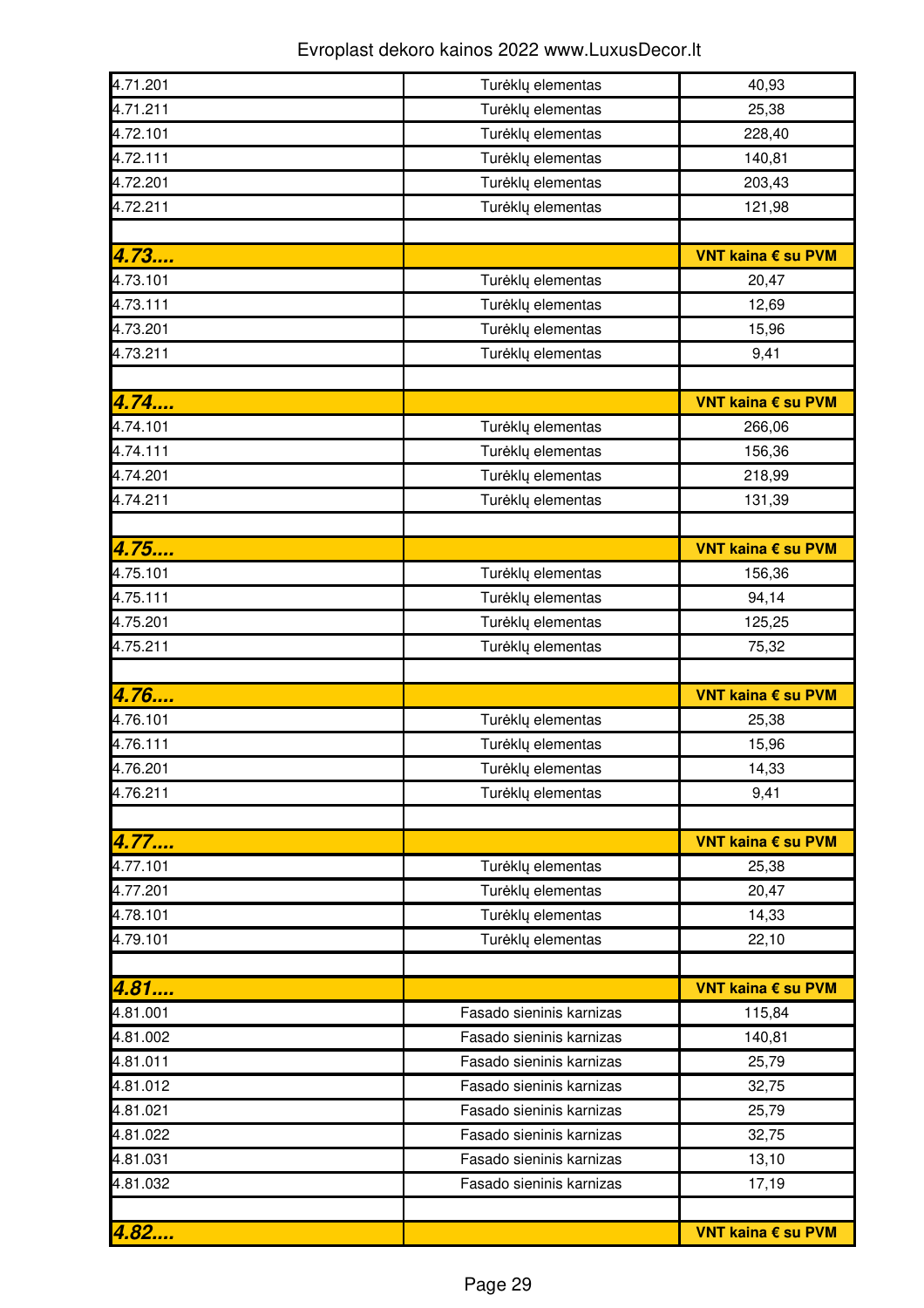| 4.82.001 | Fasado sieninis karnizas | 94,14              |
|----------|--------------------------|--------------------|
| 4.82.002 | Fasado sieninis karnizas | 62,63              |
| 4.82.003 | Fasado sieninis karnizas | 62,63              |
| 4.82.031 | Fasado sieninis karnizas | 9,01               |
| 4.82.032 | Fasado sieninis karnizas | 7,03               |
| 4.82.033 | Fasado sieninis karnizas | 7,03               |
| 4.82.101 | Fasado sieninis karnizas | 45,43              |
| 4.82.131 | Fasado sieninis karnizas | 7,03               |
| 4.82.201 | Fasado sieninis karnizas | 47,07              |
| 4.82.202 | Fasado sieninis karnizas | 47,07              |
| 4.82.231 | Fasado sieninis karnizas | 7,03               |
| 4.82.232 | Fasado sieninis karnizas | 7,03               |
| 4.82.301 | Fasado sieninis karnizas | 47,07              |
| 4.82.302 | Fasado sieninis karnizas | 47,07              |
| 4.82.331 | Fasado sieninis karnizas | 7,03               |
| 4.82.332 | Fasado sieninis karnizas | 7,03               |
|          |                          |                    |
| 4.83     |                          | VNT kaina € su PVM |
| 4.83.002 | Piliastro bazės atrama   | 11,46              |
| 4.83.003 | Piliastro bazės atrama   | 9,41               |
| 4.83.101 | Piliastro bazės atrama   | 50,35              |
| 4.83.102 | Piliastro bazės atrama   | 30,70              |
| 4.83.201 | Piliastro bazės atrama   | 34,38              |
| 4.83.202 |                          |                    |
|          | Piliastro bazės atrama   | 35,20              |
|          |                          |                    |
| 4.83.301 | Piliastro bazės atrama   | 31,52              |
| 4.83.302 | Piliastro bazės atrama   | 28,24              |
|          |                          |                    |
| 4.84     |                          | VNT kaina € su PVM |
| 4.84.001 | Fasado lango apvadas     | 78,18              |
| 4.84.002 | Fasado lango apvadas     | 67,54              |
| 4.84.003 | Fasado lango apvadas     | 51,98              |
| 4.84.004 | Fasado lango apvadas     | 42,57              |
| 4.84.005 | Fasado lango apvadas     | 32,75              |
| 4.84.006 | Fasado lango apvadas     | 65,52              |
| 4.84.051 | Fasado lango apvadas     | 81,45              |
| 4.84.052 | Fasado lango apvadas     | 64,67              |
| 4.84.053 | Fasado lango apvadas     | 49,12              |
|          |                          |                    |
| 4.85     |                          | VNT kaina € su PVM |
| 4.85.001 | Spyna                    | 21,28              |
| 4.85.002 | Spyna                    | 18,83              |
| 4.85.003 | Spyna                    | 18,83              |
| 4.85.004 | Spyna                    | 19,72              |
| 4.85.005 | Spyna                    | 26,89              |
|          |                          |                    |
| 4.86     |                          | VNT kaina € su PVM |
| 4.86.001 | Rustas                   | 34,38              |
| 4.86.002 | Rustas                   | 22,10              |